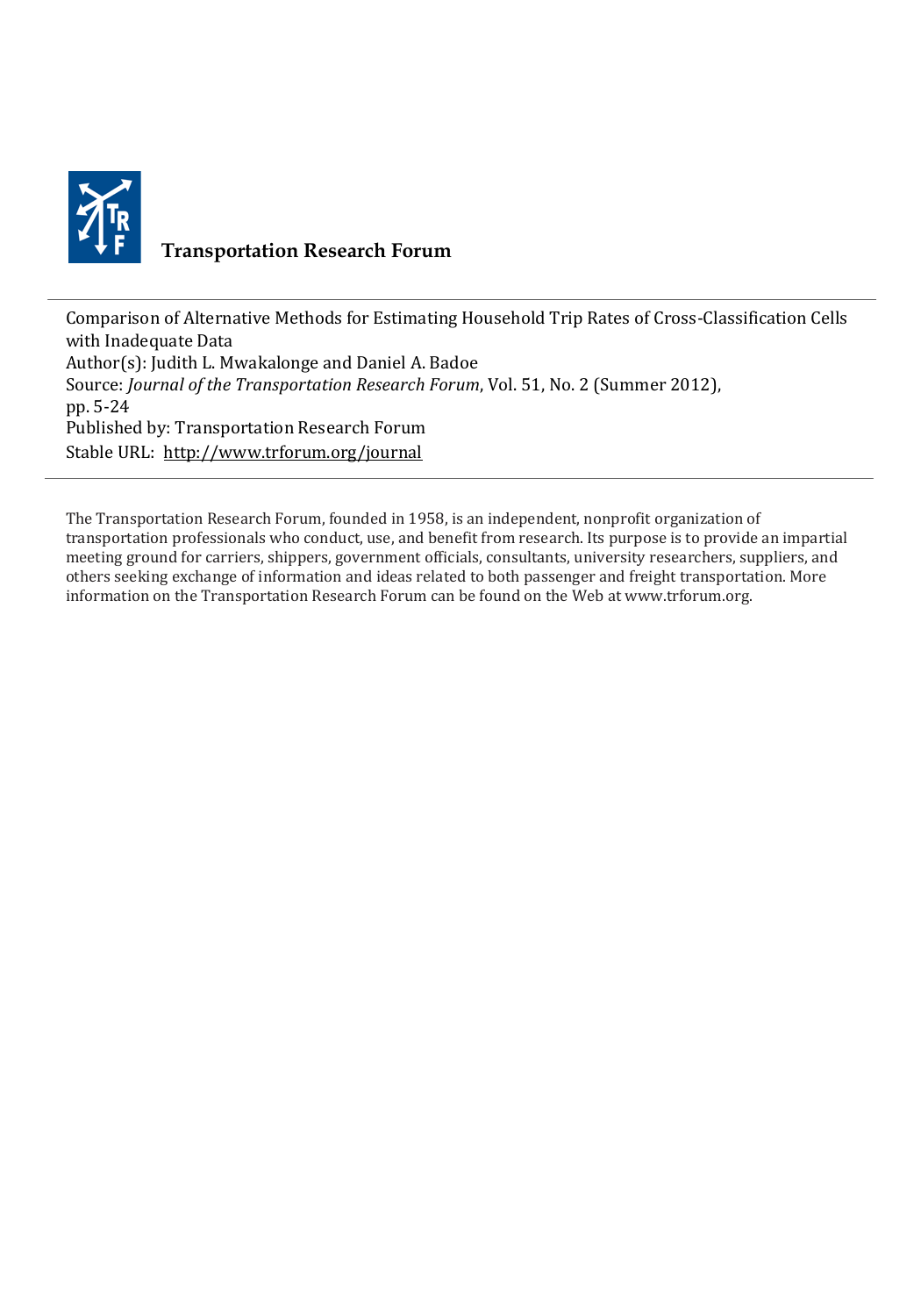# **Comparison of Alternative Methods for Estimating Household Trip Rates of Cross-Classification Cells With Inadequate Data**

#### **by Judith L. Mwakalonge and Daniel A. Badoe**

*This paper investigates the forecast performance of a traditional cross-classification model and alternative models that seek to address the shortcomings of traditional cross-classification analysis, specifically when it has cells with inadequate data. The study uses five cross-sectional datasets collected in the San Francisco Bay Area in 1965, 1981, 1990, 1996, and 2000. Alternative models, estimated with travel data collected in the base year, were assessed for their ability to replicate the number of trips made by households in each cell of a cross-classification matrix and at the traffic zone level, respectively, in each of the five years. The results showed that the traditional crossclassification analysis (CCA) model, notwithstanding having a few unreliable cells provided more consistent predictions of travel than any of the alternative methods. They also show that it is better to synthesize trip rates for only those cells of the cross-classification matrix with inadequate data rather than to adjust the entire trip-rate matrix as is currently the practice.*

#### **INTRODUCTION**

The four-step Urban Transportation Modeling System (UTMS) continues to be the method adopted by the majority of metropolitan planning organizations for simulating traffic volumes using the links of urban transportation networks (TRB 2007). This paper focuses on trip generation, the first step of the four-step UTMS. Given the sequential nature of UTMS, improved forecast accuracy at the trip generation stage is important to reducing errors in the forecasts emanating from the final step of the process.

A number of methods for accomplishing trip generation are documented in the travel demand modeling literature. These include multiple linear regression (Cotrus et al. 2003, Ewing et al. 1996), cross-classification analysis (Walker and Peng 1991, Rengaraju and Satyakumar 1995), discrete choice models (Zhao 2000), fuzzy logic models, and artificial neural networks (Huisken 2000). However, of these methods, cross-classification analysis (CCA) is the most widely used in practice (Rengaraju and Satyakumar 1994).

Cross-classification analysis involves the use of trip rates (i.e., trips per person or trips per household) to compute regional travel demand. Recognizing the heterogeneity in regional populations, the approach first divides the population into relatively homogeneous groups or categories based on two or three household attributes. Thereafter, a trip rate is calculated for each relatively homogeneous group. The technique is non-parametric in that it does not assume any probabilistic distributional relationship between the dependent and explanatory variables. Furthermore, the method makes use of the raw data obtained from a household travel behavior survey directly, and its simplicity has made it attractive to practitioners (Rengaraju and Satyakumar 1994). The method, however, has its shortcomings.

First, given the typical size of travel survey samples that most planning agencies have available for travel demand model development, cross classifying the sample into a large number of relatively homogeneous categories leaves some cells with few or no observations for the computation of trip rates. These problematic cells typically exist at the extreme ends of the cross-classification matrix. As an example, the proportion of households in an urban area with a single person and owning three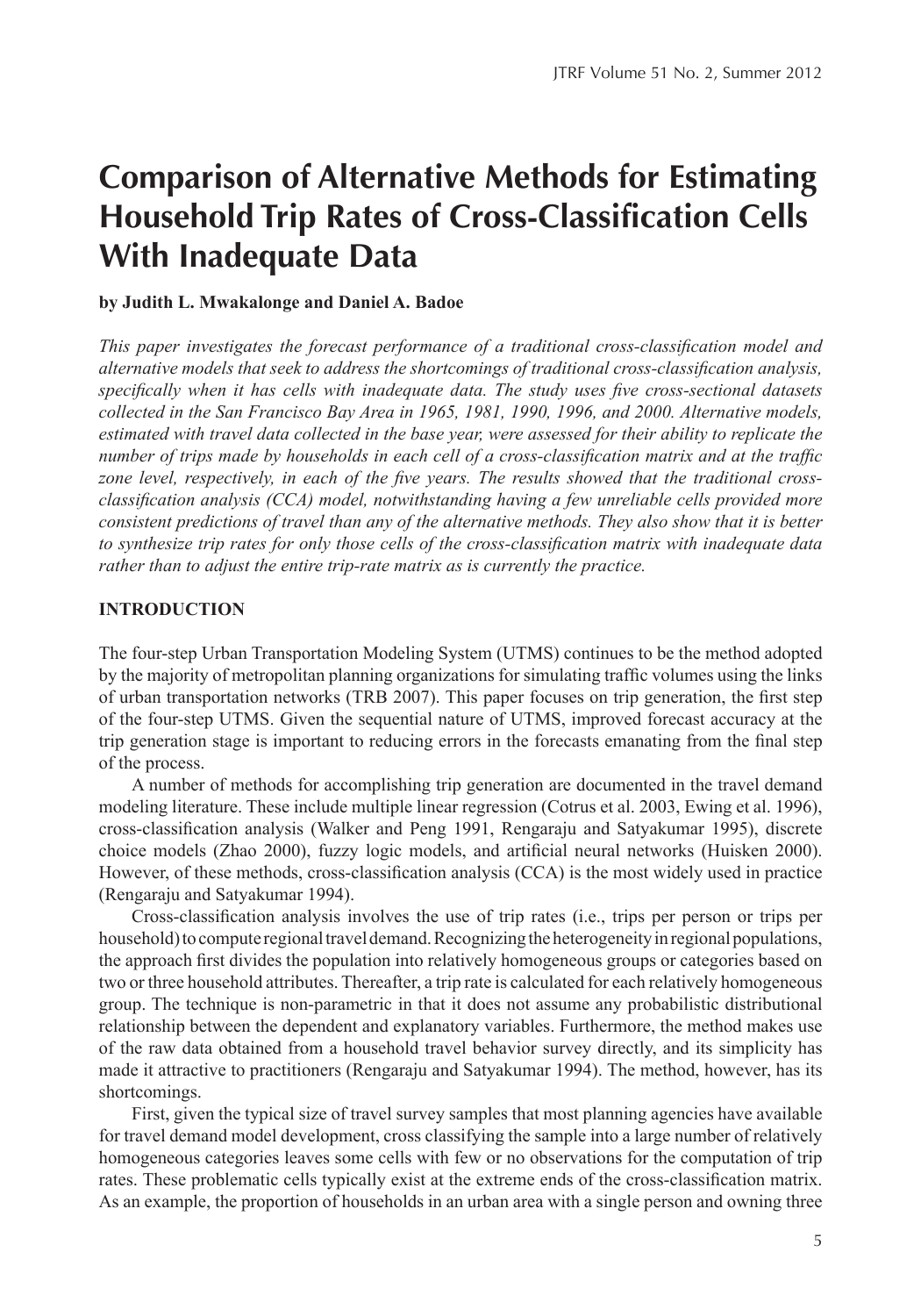or more vehicles is likely to be very small. A simply drawn random sample of households from the regional population may include few or no households with such characteristics. Therefore, cross classifying the travel data could result in such a cell being empty, making it impossible to estimate directly a trip rate for it.

Second, the estimated trip rates of the cross-classification matrix suffer from differential reliability resulting from the differences in the numbers of households in each cell for trip-rate computation. Trip rate is the expected number of trips a household makes per day. This difference in reliability could result in counterintuitive trip-rate progressions in the trip-rate matrix. These two shortcomings among others documented in the literature have spurred researchers to investigate new techniques for improving upon the basic model. Examples of these studies include those by Rengaraju and Satyakumar (1994), Kikuchi and Rhee (2003), and Stopher and McDonald (1983). The most known of these methods, proposed by Stopher and McDonald (1983), makes use of multiple classification analysis (MCA). However, its implementation also raises concerns. First, it modifies all the trip rates obtained using the CCA procedure, notwithstanding several cells in the matrix having adequate data for computation of reliable trip rates. Second, sometimes implementation of the MCA procedure results in the computed trip rate for some of the cells of the classification matrix having a negative sign, which is not meaningful. The analyst addresses the resultant negative triprates problem by assigning a zero trip rate to such a cell (Ortuzar and Willumsen 2001). Assigning zeros to cells that either had values earlier or were empty in CCA is unrealistic.

Kikuchi and Rhee (2003) applied a fuzzy optimization method to synthesize missing cell values and adjust cell values with abnormal behavior when compared to neighboring cells. However, the fuzzy optimization method, like the MCA, changes the cell values of the entire classification matrix instead of the cells with inadequate data. Additionally, the fuzzy optimization technique requires knowledge of a programming language and is therefore not readily accessible to transportation planners, which limits its use by practitioners.

Thus, while these attempts to remedy the weaknesses of CCA are recognized, the problem of adjusting the trip rates that are derived from the observed sample persists. Additionally, it appears that no study has investigated both the short-term and long-term forecast performance of the methods proposed to remedy the shortcomings of CCA. Guevara and Thomas (2007) recommended not using the MCA method proposed by Stopher and McDonald (1983). However, their recommendation was based in part on analysis done using a single origin-destination survey data. Further, they conducted their model evaluation using forecasted land use scenarios and not observed land use and travel characteristics. The above discussion motivates an investigation into alternative methods or modifying existing methods for synthesizing trip rates for cross-classification cells with no data that do not require the modification of trip-rate values for cells with adequate data.

Specific objectives of the paper are, first, to develop trip generation models using CCA and MCA, respectively, and to compare how the models perform in the prediction of travel in the base year. The second objective is to compare the performance of both CCA and MCA models in shortterm and long-term forecast applications. The third is to present alternative methods for addressing the shortcomings of CCA and to compare the forecast performance of these alternative methods against the models developed using CCA and MCA, respectively.

The rest of the paper is organized as follows. In the second section, the theory underlying the existing and proposed methods for estimating a trip rate for a cross-classification cell with no data are presented. The third section presents the descriptive analysis of the travel data used in the research. The fourth section presents the model estimation results and results from applying the alternative methods in predicting travel. Finally, the last section presents a summary and conclusions drawn from the study.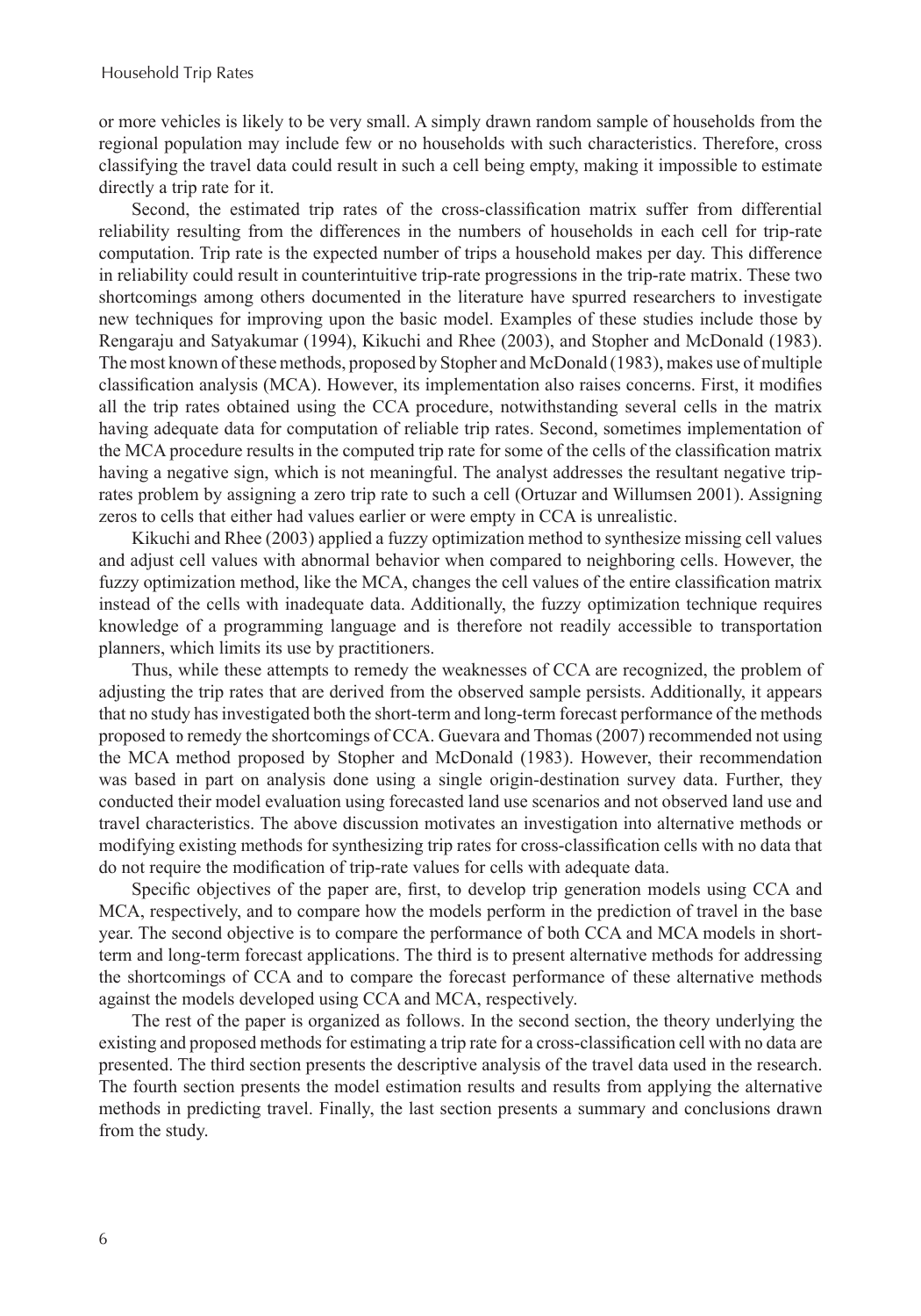## **ALTERNATIVE MODELS FOR SYNTHESIZING TRIP RATES FOR CROSS-CLASSIFICATION CELLS WITH NO DATA**

This section presents a brief description of the theory underlying the alternative models investigated in this study. The existing models considered in this study include CCA and MCA models. The current practice is to employ the MCA technique that modifies the whole cross-classification triprate matrix. However, MCA can also be used to estimate trip rates for empty cells and unreliable cells. Therefore, this study makes use of MCA models and techniques employed in estimating missing values to compute trip rates for empty and less reliable cells. The techniques for estimating missing values investigated in this research are Multiple Imputation (MI) and K-Nearest Neighbor (KNN). The theory of each of these methods is discussed in turn below.

#### **Cross-Classification Analysis**

As discussed in the introduction, CCA involves the computation of trip rates typically at the household level. However, recognizing the heterogeneity in travel behavior that exists among households in an urban region, households are grouped according to two or more characteristics that are strongly associated with trip-making behavior. Households belonging to each defined group are therefore assumed relatively similar in trip-making behavior. The model's basic assumption is that household trip rates remain stable over time for defined household stratifications. It should be noted that the model could be developed for each trip purpose. However, in this research, we consider trips made across all trip purposes by a household and two-household attributes for defining groups of similar travel behavior. The household trip rate for each defined group is calculated as:

$$
(1) \qquad \frac{H_{mn}}{\overline{y}_{mn}} = \frac{h=1}{H_{mn}} y_{mn}^h
$$

Where

 $m, n$  = values of two-household attributes used in defining homogeneous groups (cells) = trip rate for cell of cross-classification matrix with household attribute values *mn* = trips made by household *h* in cell *mn*  $H_{mn}$  = total number of households in cell *mn h mn y*  $\overline{y}_{mn}$ 

## **Multiple Classification Analysis**

MCA is similar to multiple regression analysis with dummy variables. The approach is applicable where the dependent variable is quantitative and the explanatory variables are categorical, represented by dummy variables. Therefore, MCA with one categorical variable is equivalent to one-way Analysis of Variance (ANOVA), similarly MCA with two categorical variables correspond to two-way ANOVA (Retherford and Choe 1993). Stopher and McDonald (1983), as a remedy to the shortcomings of CCA, were the first to apply the technique in trip generation analysis. Thereafter, several researchers (Ortuzar and Willumsen 2001, Wardman and Preston 2001, Abdel-Aal 2004) applied the method. However, none of the mentioned studies used MCA to estimate trip rates for empty and/or unreliable cells only. Rather, they employed it to modify the whole trip-rate matrix. The general mathematical form of the MCA model is expressed as:

$$
(2) \ \bar{y}_{mn} = G_{\mu} + \alpha_m + \beta_n + \varepsilon_{mn}
$$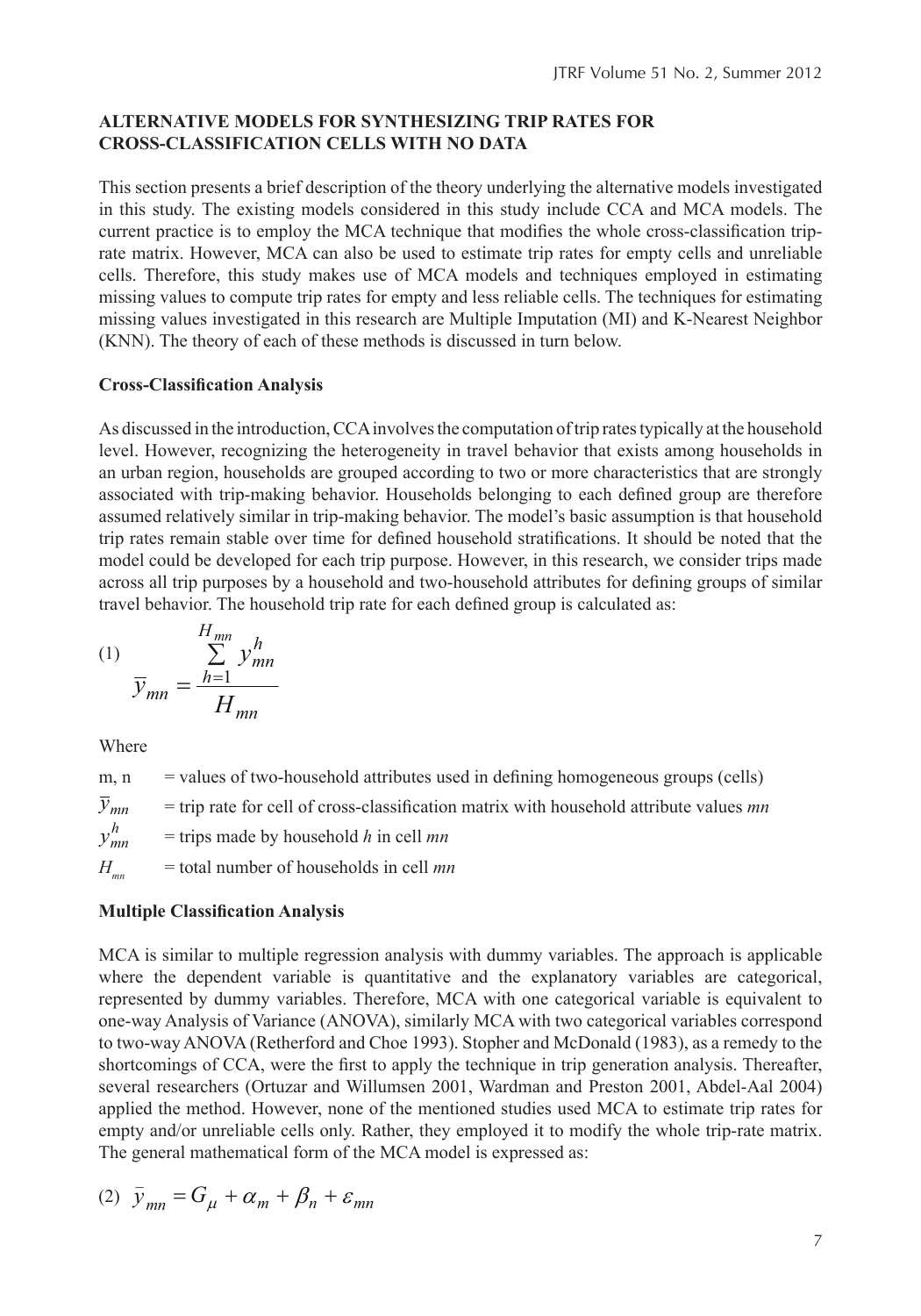Where

| $y_{mn}$           | $=$ the trip rate for a cell in a cross-classification matrix with household attribute values <i>mn</i> |
|--------------------|---------------------------------------------------------------------------------------------------------|
| G                  | $=$ the grand mean of trips made by the households in the dataset                                       |
| $\alpha_{m}$       | $=$ the column-effect for column <i>m</i> of a cross-classification matrix                              |
| $\beta_n$          | $=$ the row-effect for row <i>n</i> of a cross-classification matrix                                    |
| $\varepsilon_{mn}$ | $=$ error term                                                                                          |

For comparison purposes, this study reviews and investigates three MCA models designated as MCA1, MCA2, and MCA3. The first, MCA1, takes the following form (Guevara and Thomas 2007).

$$
(3) \quad \bar{y}_{mn} = G_{\mu} + \alpha_{m} + \beta_{n} \quad \{ \quad \forall m \in M \atop \forall n \in N}
$$

Where

(4) 
$$
G_{\mu} = \frac{\sum_{h=1}^{H} y^h}{H}
$$

$$
(5) \quad \alpha_m = \frac{\sum\limits_{n \in N} y_{mn}^h}{\sum\limits_{n \in N} H_{mn}} - G_{\mu}
$$

$$
(6) \quad \beta_n = \frac{\sum_{m \in M} y_m^h}{\sum_{m \in M} H_{mn}} - G_\mu
$$

 $N, M$  = the respective number of classes for the two stratification variables  $n, m$  = the values of two household attributes used in defining homogeneous groups (cells)  $H =$  the total number of households  $y<sup>h</sup>$  = the trips made by household *h*  $G_{\mu}$  = the grand mean of trips made by the households in the dataset = column effect for column *m* of a cross-classification matrix  $\alpha_m^r$  = column effect for column *m* of a cross-classification matrix<br> $\beta_n^r$  = row effect for row *n* of a cross-classification matrix *βn*  = row effect for row *n* of a cross-classification matrix  $\varepsilon_{mn}$  = error term

The second MCA model, MCA2, takes the same mathematical form as the first one except the row and column effects are calculated as weighted means, which therefore takes into consideration the unequal number of observations in the cells of the cross-classification matrix (Stopher and McDonald 1983, Guevara and Thomas 2007).

(7) 
$$
\alpha_m = \left(\sum_{n \in N} w_{mn} \overline{y}_{mn} / \sum_{n \in N} w_{mn}\right) - G_{\mu}
$$
  
(8) 
$$
\beta_n = \left(\sum_{m \in M} w_{mn} \overline{y}_{mn} / \sum_{m \in M} w_{mn}\right) - G_{\mu}
$$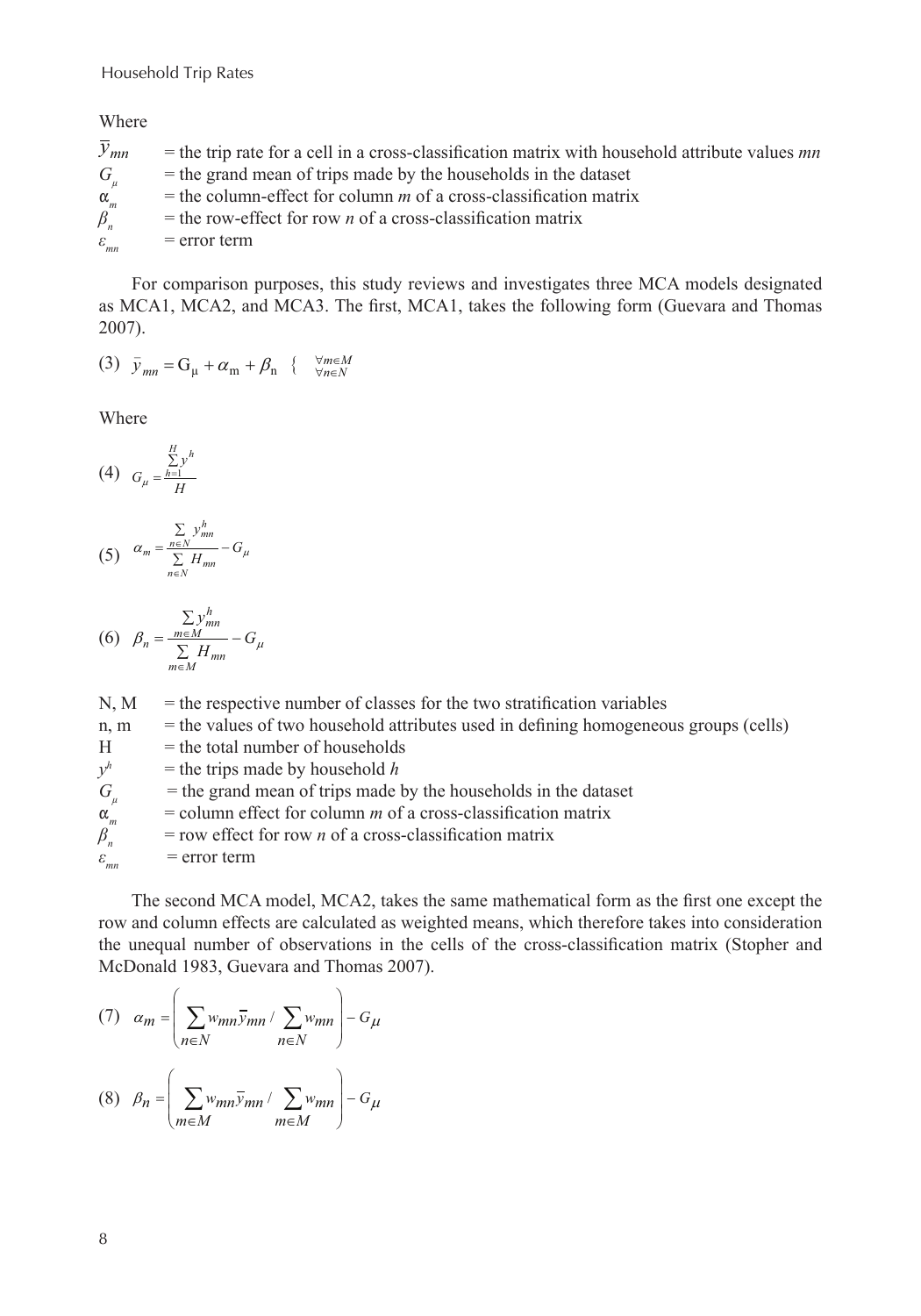Where

 $w_{mn}$  = weighting factor for cell *mn*<br> $\bar{y}_{mn}$  = trip rate for a cell in a cross*mn y* = trip rate for a cell in a cross-classification matrix with household attribute values *mn*  $G_{\mu}$  = overall mean that is average number of trips per household<br> $\beta_{n}$  = row effect for row *n* of a cross-classification matrix  $\beta_n$  = row effect for row *n* of a cross-classification matrix  $\alpha$  = column effect for column *m* of a cross-classification  $=$  column effect for column  $m$  of a cross-classification matrix

The third, MCA3, is from an MCA regression of household trips on all classification variables. However, the model is slightly different from ordinary least squares in that when calculating the marginal effect of an explanatory variable, the other explanatory variables are held constant at their mean values in the entire sample (Retherford and Choe 1993). The model's mathematical form is

$$
(9) \ \bar{y}_{mn} = a + \sum_{n \in N} \beta_n X_n + \sum_{m \in M} \alpha_m X_m
$$

Then the trip rates for the categories of variable  $X_n$  are calculated as:

$$
(10)\ \bar{y}_{mn} = a + \sum_{n \in N} \beta_n X_n + \sum_{m \in M} \alpha_m \bar{X}_m
$$

Where

 $X_n$ ,  $X_m = 1$  if the *n*th or  $m^{\text{th}}$  element of X is observed, and equals a zero otherwise.<br> $\bar{y}_{mn}$  = trip rate for a cell in a cross-classification matrix with household attribut *mn y* = trip rate for a cell in a cross-classification matrix with household attribute values *mn*  $\beta_n$  = row effect for row *n* of a cross-classification matrix  $\alpha_m$  = column effect for column *m* of a cross-classification matrix

*n* and *m* are initial classes that are considered as reference classes, hence a constant *a* to be estimated is added.

## **Multiple Imputations (MI)**

MI is a three-step approach that employs regression analysis to impute missing values (Rubin 1976). The first step is to estimate a model using observations with complete data and, thereafter, use the estimated model to fill in the missing values. The second step is to estimate a model using a complete data set with both observed and imputed values. For this case, the analyst substitutes predicted values for the missing values to create imputed datasets. The procedure is repeated until the analyst has the desired number of imputed datasets. Usually, three to ten imputed datasets are desirable (Wayman 2003). Finally, the estimates from steps one and two are combined to account for the uncertainty regarding the imputation. In mathematical form, the joint distribution is a function of the marginal and conditional distribution and it is represented as (Horton and Kleinman 2007):

(11) 
$$
f(Y_h, X_h) = f(Y_h^{\text{miss}}, Y_h^{\text{obs}} | X_h, \beta) P(X_h)
$$

Where

 $Y<sup>obs</sup>$  = observed dependent variable (trip rates)  $Y<sup>miss</sup>$  = missing dependent variable  $X<sub>h</sub>$  = vector of explanatory variables (two household attributes used in defining homogeneous groups (cells))  $\beta$  = vector of parameters

 $f(Y_h^{\text{miss}}, Y_h^{\text{obs}} | X_h, \beta)$  = Conditional probability distribution

 $P(X_h)$  = Marginal probability distribution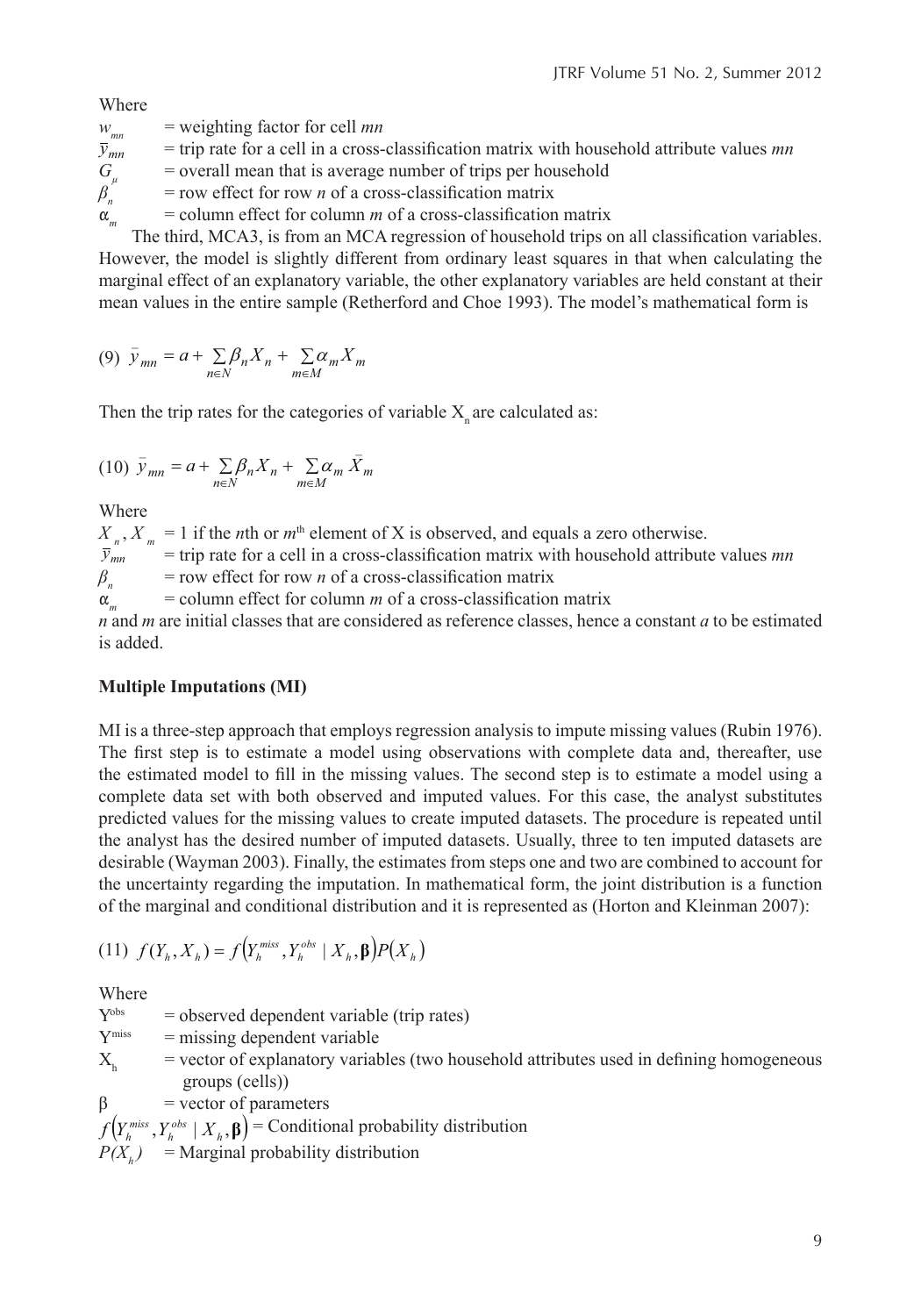Household Trip Rates

The final imputed estimate is the combined estimate that follows Rubin's procedure (Rubin 1976), which is a simple average of individual estimates from the observed and imputed datasets. Mathematically this is,

$$
(12)\quad \overline{y}^h = (1/K)\sum_{i=1}^K \hat{y}_i
$$

$$
(13) \quad \overline{y}_{mn} = \sum_{h=1}^{H_{mn}} \overline{y}_{mn}^h / H_{mn}
$$

Where

K= number of imputed full datasets All other variables are as defined earlier.

## **K-Nearest Neighbor (KNN)**

KNN is a technique for estimating unobserved data based on the characteristics and values of the observed nearest data. KNN technique has been widely applied in medical research and geosciences (Muhammad et al. 2004) but less so in transportation. The simplicity of the KNN method motivated its application in estimating empty cells in the trip-rate matrix. Selection of nearest cells is determined based on similarity in characteristics between the filled nearest cells and the empty cell. For example, a missing trip rate for a single-person household with four or more vehicles may have similar characteristics to a single-person household with three vehicles, since both households have surplus vehicle supply. Therefore, a missing cell value is computed by weighting the predetermined nearest cell values as follows,

(14) 
$$
\bar{y}_{mn} = \sum_{\substack{n \in N \\ m \in M}} w_{mn} \hat{y}_{mn} / \sum_{\substack{n \in N \\ m \in M}} w_{mn}
$$

$$
(15) \t w_{mn} = o_{mn} / \sigma_{mn}^2
$$

Where  $=$  variance estimate for the  $mn<sup>th</sup>$  nearest cell  $o_{mn}$  = number of observations in the  $mn<sup>th</sup>$  nearest cell  $\sigma_{mn}^2$ 

All other variables are as defined earlier.

## **Data**

The research uses five cross-sectional datasets collected in different years (1965, 1981, 1990, 1996, and 2000) in the San Francisco Bay area. The 1965 dataset has information on more than 20,000 households, while the 1981 dataset has information on more than 7,000 households. The 1990 dataset has information on more than 9,000 households, while the 1996 dataset is the smallest sample with information on a little more than 3,600 households. Finally, the 2000 dataset has information on more than 15,000 households. The analysis presented below uses the sample data and unlinked trips. Information on linked trips and the trip-linking procedure are in MTC (2003). The five datasets are comparable since the region has remained relatively stable in terms of geographic area. However, the survey instrument changed from home interview to telephone interview (1981 onward), and trip recall to activity diary (1996 and 2000 are activity-based surveys). In the context of how the alternative modeling methods are to be assessed in this study, the differences in instruments are unlikely to pose any problems.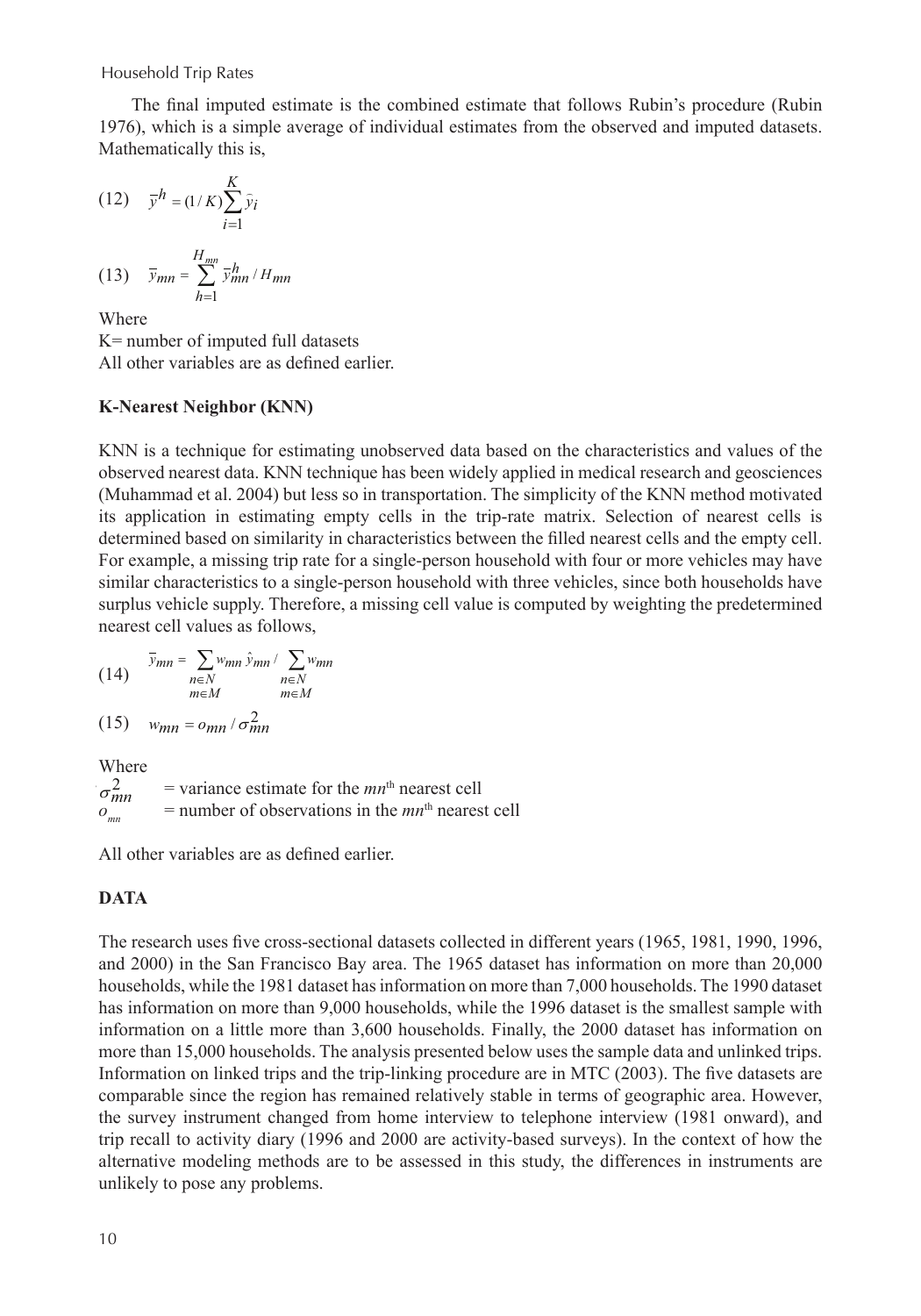## **Trip Rate Distribution**

With the exception of 1981, Figure 1 shows that the household trip rate in the Bay Area remained relatively stable. There is a noticeable decrease in household trip rates in 1965 compared with 1981. Purvis (1994) reported that other major cities, namely Dallas and Denver, exhibited the same pattern in trip-making behavior and noted this decrease in trip rate. However, at the individual level, there is a progressive increase in trip rate from 1965 to 1996, and thereafter it remained stable.



**Figure 1: Household and Person Trip Rate by Survey Year**

## **Household Size**

Household size affects travel demand; on average, the larger a household, the greater its activity needs and the number of trips made. Figure 2(a) shows household size distribution across the analysis years. Generally, there is an increase in single person households and a decrease in four or more person households from 1965 to 2000. Although the trip rate increases with household size, it increases at different rates over the analysis years across different household groups. For example, there is a dramatic increase in travel demand from 1981 to 1990 for households with three to four persons. This increase is partly explained by a more than 10% increase in the working age group (age 36 to 55), a small trip-rate increase of 0.43 trips for single-person households and an increase of 1.30 trips for two-person households. All else being equal, travel behavior was stable from 1965 to 1981 and from 1996 to 2000 as shown in Figure 2 (b).

## **Vehicle Ownership**

People purchase vehicles with the aim of increasing their mobility and activity participation. On average, the greater the number of vehicles owned by a household, the greater the number of trips they are likely to make by vehicle. As observed, the percentage of households with no vehicle was higher in 1981 than in 1965. With the exception of the 1990 household trip rates, there is a consistent, although minor increase in trip rate for zero-vehicle households from 1965 to 2000, and a stable trip rate for households with one or more vehicles. Households with three or more vehicles had a much higher trip rate in 1990 than in any of the other years. Figure 3 is a graphical summary of these details.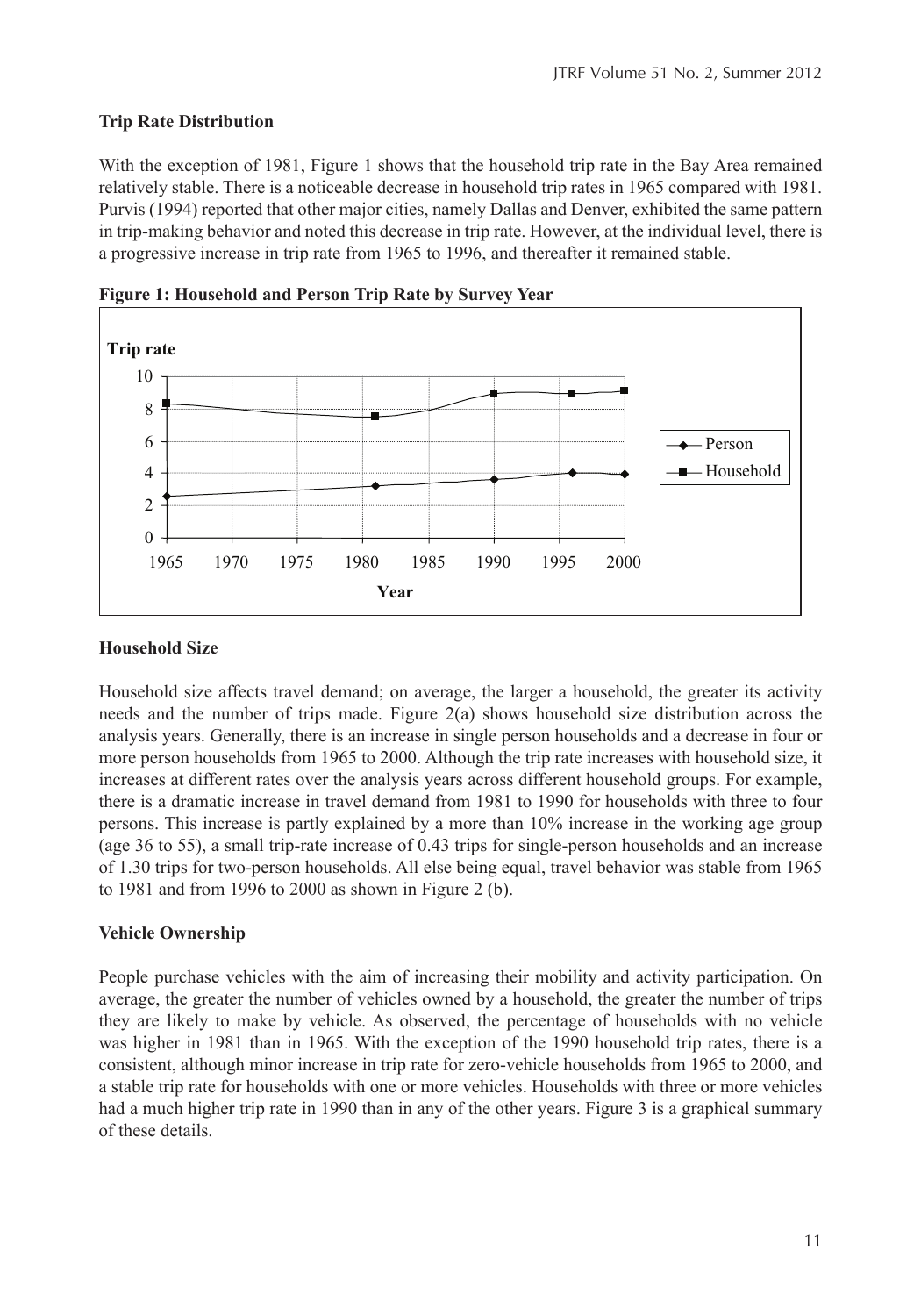

**Figure 2: (a) Household Size Distribution by Survey Year (b) Trip Rate by Household Size for Each Survey Year**

#### **Variable Selection**

The 1965 dataset has eight potential explanatory variables. The objective was to select two or three that could capture most of the variation in household trips. In accomplishing this objective, the study uses analysis of variance procedure (ANOVA), and the results are in Appendix A. At the 5% level of significance, the results show that house tenure (own or rent) and dwelling type, with respective probabilities of 0.2942 and 0.2556, were not statistically significant. Variables that were statistically significant are household size, number of household members with drivers licenses and household income, the number of motorcycles owned by a household and vehicles owned by a household. Appendix A shows that the number of households with drivers licenses correlates moderately with the number of vehicles owned by a household. Consequently, the analysis uses the number of vehicles owned by a household and household size as the stratification variables.

## **EMPIRICAL TEST**

## **Test Procedure**

The assessment of the performance of the alternative methods for developing a cross-classification model for trip generation involved five steps. In the first step, the study estimates the CCA model and the three MCA models with the 1965 data using the household as the modeling unit. The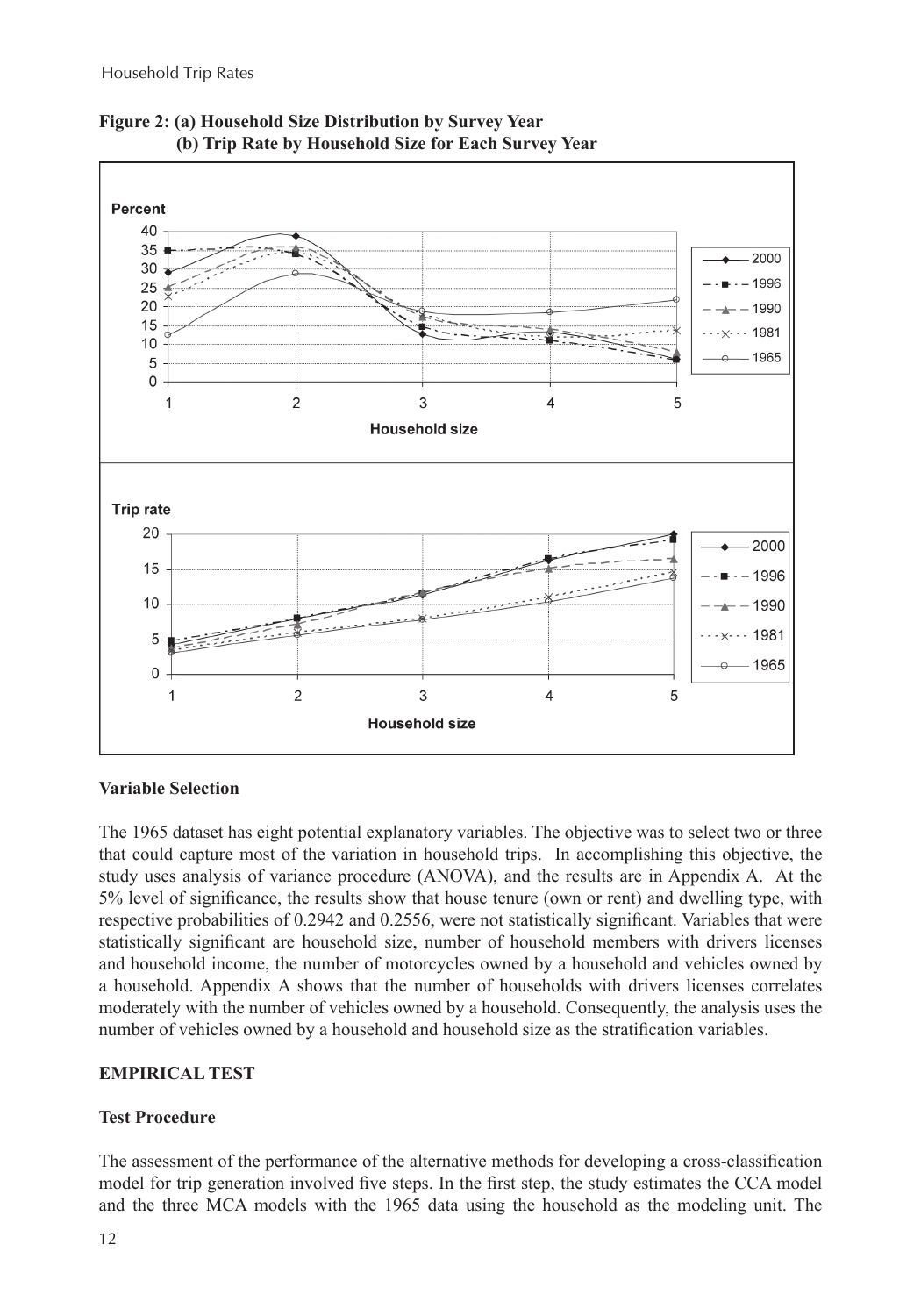

**Figure 3: (a) Vehicle Ownership Distribution by Survey Year (b) Trip Rate by Vehicle Ownership for Each Survey Year**

second step uses each of the four models to predict travel collectively made by households in each classification cell and by households in each traffic analysis zone in 1965, respectively. The latter assessment of model performance at the traffic zone level is important because trip distribution, a step in the four-step UTMS, requires as input trip productions and trip attractions at the traffic zone level. In the third step, the study uses the four models in step one to predict household travel in each cross-classification cell in 1981, 1990, 1996, and 2000, respectively. In the fourth step, each of the methods proposed for synthesizing trip rates for cross-classification cells with little or no data was applied to predict the trip rate for only those cells of the traditional cross-classification matrix considered unreliable. The household trip rates from the traditional CCA were preserved for the cells with enough observations. Finally, the fifth step uses the cross-classification matrices from the fourth step to predict household travel in all the years for which data were available.

#### **RESULTS AND DISCUSSION**

#### **Estimated Models**

The results of the model estimation in the first step are in Table 1. They show that each cell has a different number of observations. For example, for single-person households, the sample size for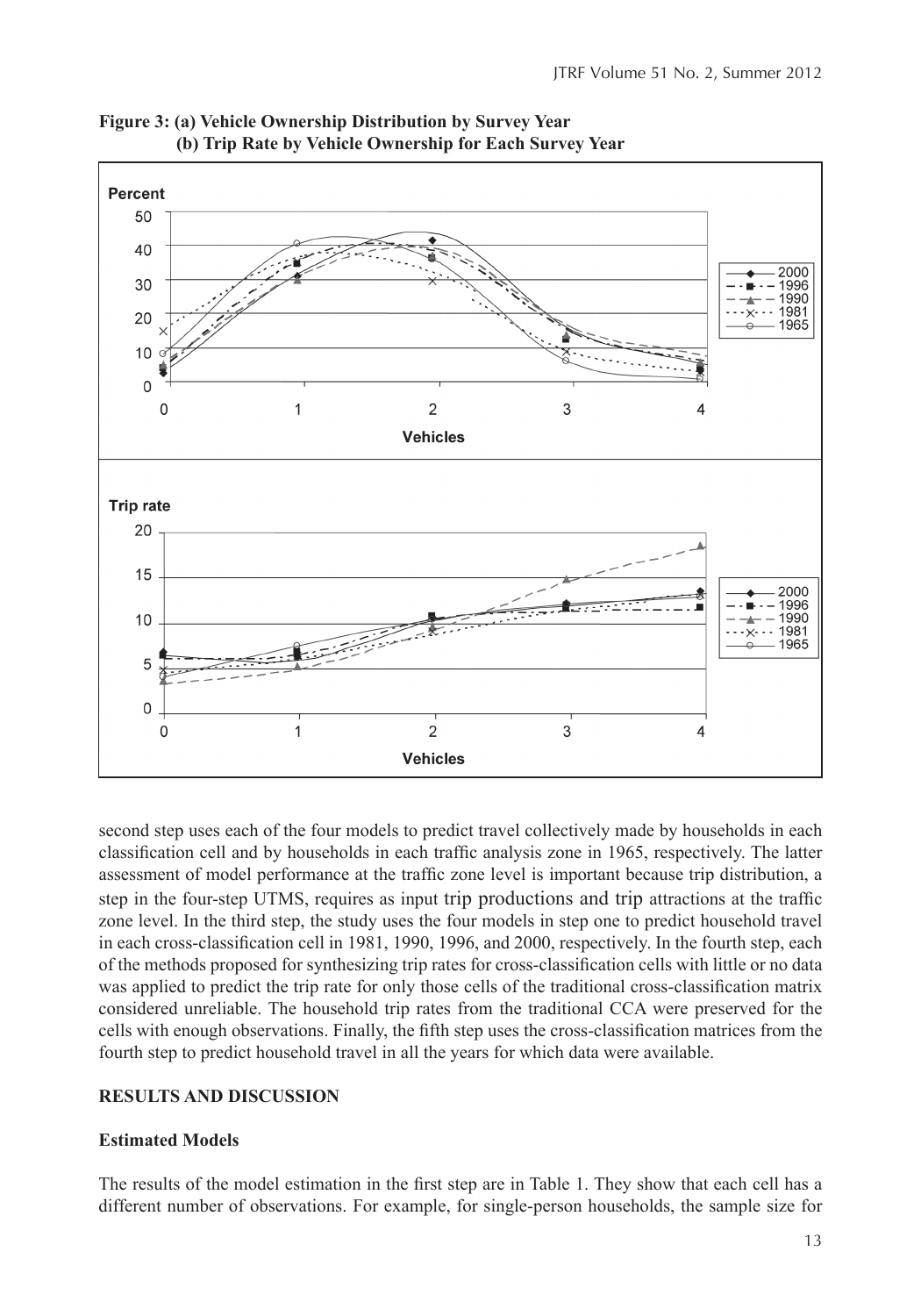those with no vehicle is 1,062, whereas for those with four or more vehicles it is 11. Given that the reliability of the trip rate for each cell is a function of the number of observations in the cell, it is apparent that there are differences in cell reliability in the CCA model due to each cell having a different number of observations.

In the descriptive analysis presented earlier, there was a monotonically increasing relationship between trip rate and household size (Figure 2b). A similar relationship was observed between trip rate and vehicle ownership (Figure 3b). However, this increasing trend is not consistently observed when one examines how trip rates that are conditional on a specific household size vary with vehicle ownership or how trip rates that are conditional on a specific vehicle ownership level vary with household size in the CCA matrix. As an example, Figure 2b shows that for a household size of one (single-person household), trip-rate increases with increasing vehicle ownership until a household vehicle ownership level of three when it drops, and then increases thereafter for those single person households that have four or more vehicles. A similar observation in Figure 3b regards the relationship between trip rate and household vehicle ownership for two-person households.

As expected, Table 1 shows a counterintuitive progression in trip rates in the less reliable cells (e.g., single-person household with three vehicles). To address this problem, the practice is to employ MCA; and the results of doing so for the different methods are in Table 1. MCA2 yielded a trip rate for single-person households with no vehicle that has a negative sign. Since a negative trip rate is unrealistic, the practice is to set it to zero (Ortuzar and Willumsen 2001). However, for illustration, Table 1 preserves this negative-valued trip rate although in the forecasting analysis done later it is set to zero. MCA1 and MCA3 yielded household trip rates with trends that are consistent with expectation; that is, higher household trip rates for higher values of vehicle ownership and household size, respectively.

#### **Prediction of Travel at the Household and Traffic Zone Level In 1965**

Travel demand models need to provide accurate predictions to guide decisionmakers in infrastructure investment decisions. Therefore, the four models were applied in turn to predict travel in the base year at the disaggregate household level, and their performance was judged based on the coefficient of determination  $(R^2)$  and the percent mean absolute error (PMAE) calculated as,

$$
(16) \qquad PMAE = \left(\sum_{\substack{m \in M \\ n \in N}} \left(\frac{y_{mn}^{pred} - y_{mn}^{obs}}{y_{mn}^{obs}}\right) * 100\right) / (N*M)
$$

Where

= predicted number of trips made by households in cell *mn* = observed number of trips made by households in cell *mn*  $N$ ,  $M$  = the respective number of classes for the two stratification variables *pred mn <sup>y</sup> obs ymn*

Table 2 shows an assessment of the accuracy of each of the four models in predicting the trips made by each household in 1965. Of the three MCA models, MCA1 has the smallest PMAE while MCA2 has the largest error value. Contributing to the high PMAE value of MCA2 was its complete failure to predict any trips made by single person households with no vehicles. (Column three of row four in Table 1 has a negative trip rate that is set to zero in forecasting). Also shown in columns two and three are the results of regressing the observed number of daily trips made by the households in each cross-classification cell against the number of daily trips to be made by the households in each cross-classification cell predicted by each model (CCA, MCA1, MCA2, or MCA3). They indicate that for CCA, MCA1, and MCA3, the estimated slope coefficients are almost one while the slope coefficient of MCA2 is about 0.92. Based on the coefficients of determination, MCA1, MCA2, and MCA3 explain the variation in household trips in the 1965 data very well; MCA1 and MCA3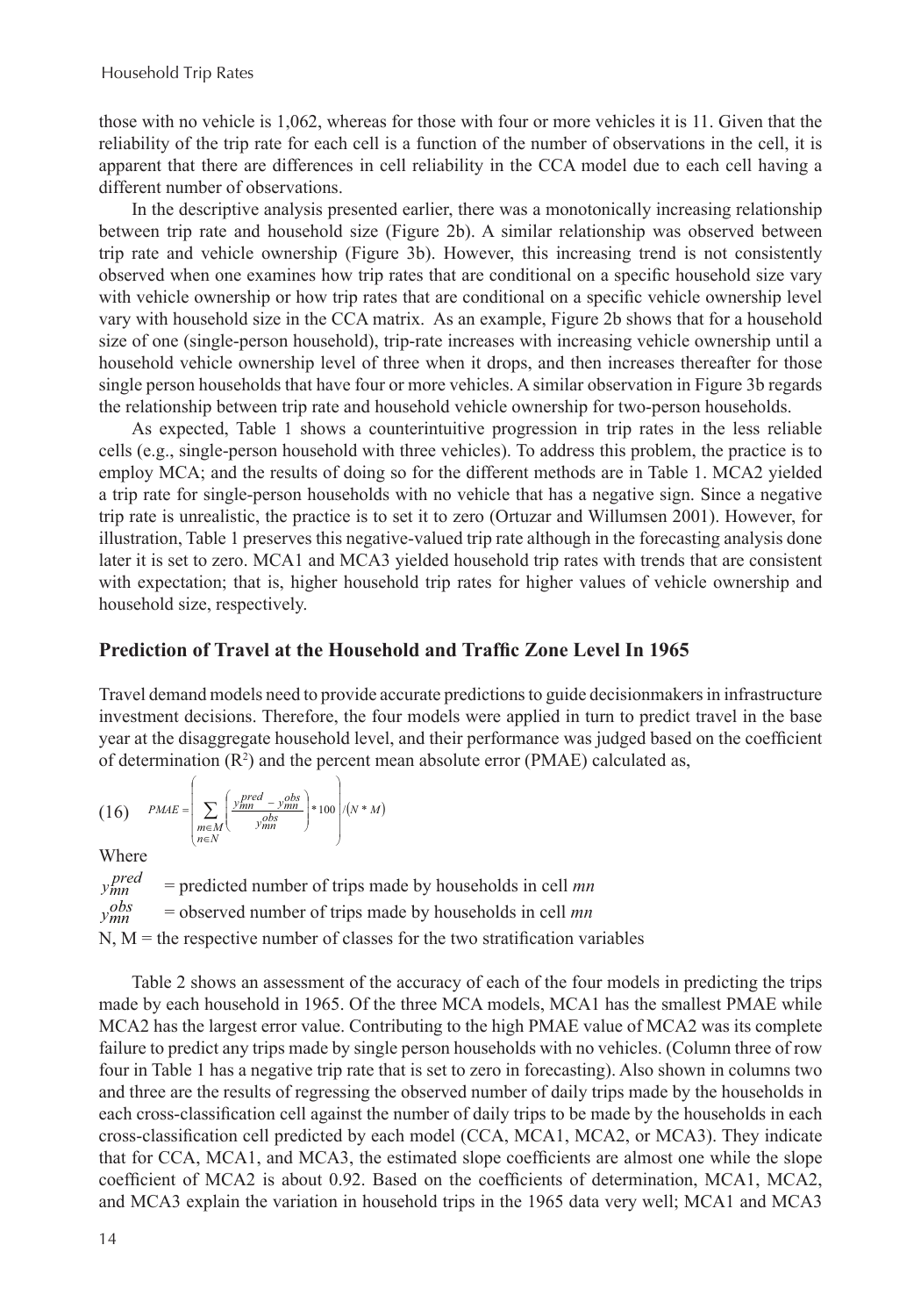| Household      |                     | <b>Number of Vehicles</b> |              |                |        |        |              |  |  |  |
|----------------|---------------------|---------------------------|--------------|----------------|--------|--------|--------------|--|--|--|
| <b>Size</b>    | <b>Model</b>        | $\bf{0}$                  | $\mathbf{1}$ | $\overline{2}$ | 3      | $4+$   | <b>Total</b> |  |  |  |
|                | <b>CCA</b>          | 2.201                     | 3.644        | 4.756          | 3.941  | 5.000  | 3.084        |  |  |  |
|                | MCA1                | 1.091                     | 3.108        | 4.567          | 5.290  | 5.486  | 3.908        |  |  |  |
|                | MCA <sub>2</sub>    | $-1.675$                  | 1.827        | 4.757          | 6.586  | 7.314  | 3.084        |  |  |  |
|                | MCA3                | 2.028                     | 3.710        | 5.182          | 6.404  | 6.571  | 4.376        |  |  |  |
| $\mathbf{1}$   | No. of obs. in cell | 1062                      | 1367         | 82             | 17     | 11     | 2539         |  |  |  |
|                | <b>CCA</b>          | 3.658                     | 5.417        | 6.216          | 7.161  | 6.889  | 5.603        |  |  |  |
|                | MCA1                | 3.051                     | 5.068        | 6.527          | 7.250  | 7.445  | 5.868        |  |  |  |
|                | MCA <sub>2</sub>    | 0.844                     | 4.346        | 7.276          | 9.105  | 9.833  | 5.603        |  |  |  |
|                | MCA3                | 3.446                     | 5.128        | 6.601          | 7.823  | 7.989  | 5.794        |  |  |  |
| $\overline{2}$ | No. of obs. in cell | 556                       | 3016         | 2081           | 193    | 54     | 5900         |  |  |  |
|                | <b>CCA</b>          | 5.406                     | 7.240        | 8.159          | 8.940  | 8.978  | 7.773        |  |  |  |
|                | MCA1                | 4.927                     | 6.944        | 8.403          | 9.126  | 9.322  | 7.744        |  |  |  |
|                | MCA <sub>2</sub>    | 3.014                     | 6.516        | 9.446          | 11.275 | 12.003 | 7.773        |  |  |  |
|                | MCA3                | 5.181                     | 6.863        | 8.335          | 9.558  | 9.724  | 7.529        |  |  |  |
| $\overline{3}$ | No. of obs. in cell | 175                       | 1543         | 1575           | 448    | 89     | 3830         |  |  |  |
|                | <b>CCA</b>          | 6.774                     | 9.111        | 10.999         | 11.797 | 12.046 | 10.362       |  |  |  |
|                | MCA1                | 7.328                     | 9.345        | 10.804         | 11.527 | 11.723 | 10.145       |  |  |  |
|                | MCA <sub>2</sub>    | 5.603                     | 9.105        | 12.034         | 13.864 | 14.592 | 10.362       |  |  |  |
|                | MCA3                | 7.613                     | 9.295        | 10.768         | 11.99  | 12.156 | 9.961        |  |  |  |
| $\overline{4}$ | No. of obs. in cell | 106                       | 1283         | 1818           | 424    | 130    | 3761         |  |  |  |
|                | <b>CCA</b>          | 9.173                     | 11.883       | 14.46          | 16.367 | 16.270 | 13.769       |  |  |  |
|                | MCA1                | 10.813                    | 12.830       | 14.289         | 15.012 | 15.208 | 13.630       |  |  |  |
|                | MCA <sub>2</sub>    | 9.010                     | 12.512       | 15.441         | 17.271 | 17.999 | 13.769       |  |  |  |
|                | MCA3                | 10.981                    | 12.663       | 14.135         | 15.358 | 15.524 | 13.329       |  |  |  |
| $5+$           | No. of obs. in cell | 139                       | 1444         | 2137           | 523    | 211    | 4454         |  |  |  |
|                | <b>CCA</b>          | 3.587                     | 7.089        | 10.018         | 11.848 | 12.576 | 8.346        |  |  |  |
|                | MCA1                | 5.442                     | 7.459        | 8.918          | 9.641  | 9.837  | 8.259        |  |  |  |
|                | MCA <sub>2</sub>    | 3.587                     | 7.089        | 10.018         | 11.848 | 12.576 | 8.346        |  |  |  |
|                | MCA3                | 5.998                     | 7.680        | 9.153          | 10.375 | 10.541 | 8.346        |  |  |  |
| Total          | No. of obs. in cell | 2038                      | 8653         | 7693           | 1605   | 495    | 20484        |  |  |  |

**Table 1: Estimated CCA and MCA Models Using 1965 Data**

**Note:** CCA-Cross Classification Analysis; MCA1-Multiple Classification Analysis Model 1;

MCA2-Multiple Classification Analysis Model 2; MCA3-Multiple Classification Analysis Model 3.

explain more than 99% of the variation in household trips in the 1965 dataset, while MCA2 explains about 97.64% of the variation.

In the conventional four-step UTMS modeling approach, regardless of the unit employed in trip generation, the predicted trips by households are aggregated to traffic zone levels for input into the trip distribution or modal choice step. Consistent with this procedure, the study combines the trips predicted for households by each of the four models to traffic zone levels. Afterwards, the observed zonal trips were regressed against the predicted zonal trip productions yielded by each of the four models. A summary of the results are in the bottom half of Table 2. Based on the coefficient of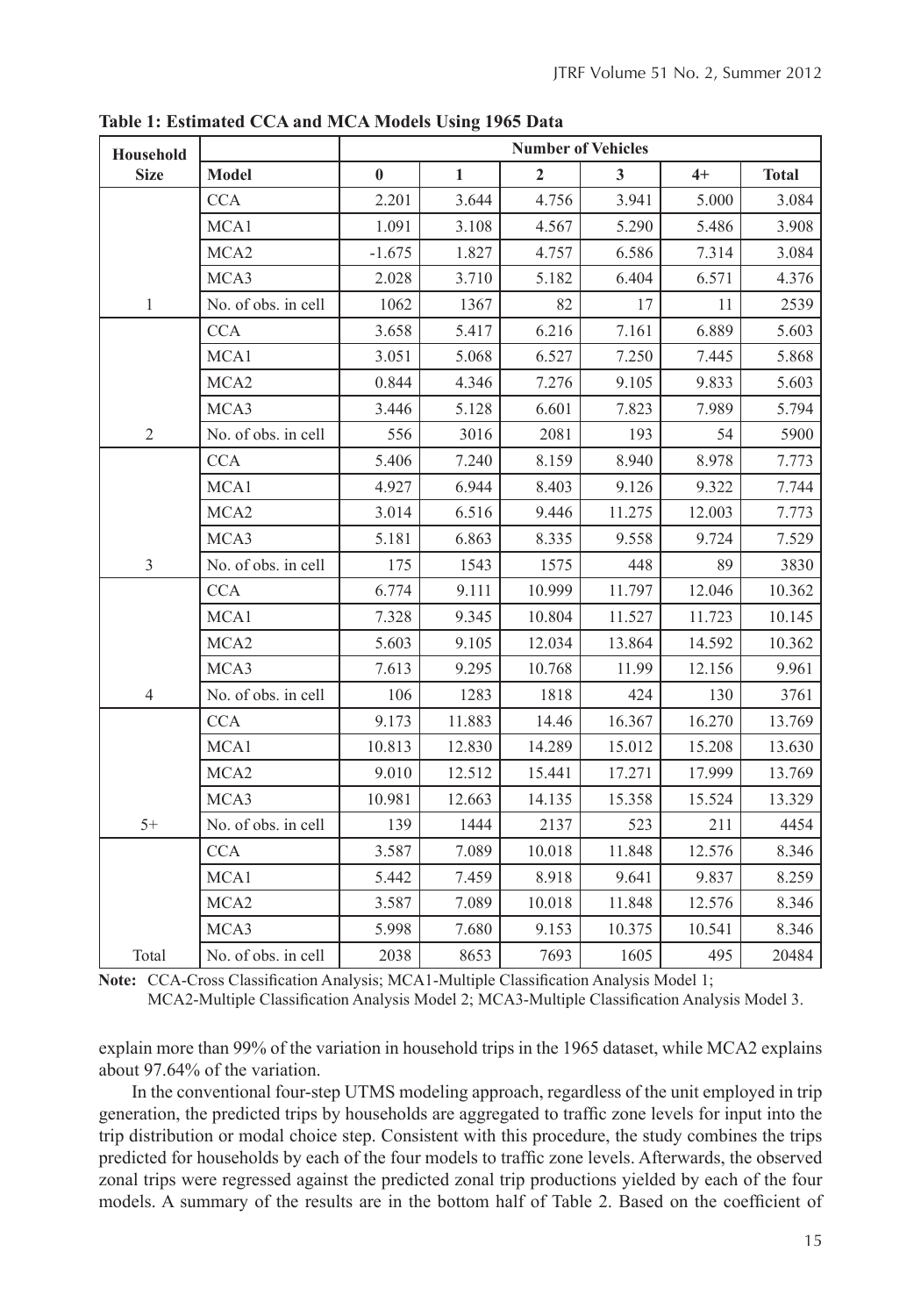determination  $(R^2)$  CCA, MCA1, and MCA3 explain over 96% of the variance in the observed trips at the traffic zone level while MCA2 explains slightly over 95% of this variance. Using the mean absolute error measure (PMAE), the CCA model yields the lowest error measure of 12.373. The MCA models, which were supposed to address the shortcomings of CCA, yield zonal predictions of trips that have greater error compared with the CCA model. The results from regressing the observed zonal trips against the predicted zonal trips using the four models are presented in columns two and three of the bottom half of Table 2.

| <b>Household Level</b> |           |                           |                |             |  |  |  |  |  |
|------------------------|-----------|---------------------------|----------------|-------------|--|--|--|--|--|
| <b>Model</b>           | Intercept | <b>Slope</b>              | R <sub>2</sub> | <b>PMAE</b> |  |  |  |  |  |
| <b>CCA</b>             | 0.00      | 1.0000                    | 1.0000         | 0.000       |  |  |  |  |  |
| MCA1                   | 140.68    | 0.9939                    | 0.9957         | 9.264       |  |  |  |  |  |
| <b>Standard Error</b>  | 140.00    | 0.0136                    |                |             |  |  |  |  |  |
| t-value                | 1.00      | 73.0700                   |                |             |  |  |  |  |  |
| MCA <sub>2</sub>       | 466.63    | 0.9222                    | 0.9764         | 26.887      |  |  |  |  |  |
| <b>Standard Error</b>  | 323       | 0.0299                    |                |             |  |  |  |  |  |
| t-value                | 1.44      | 30.8400                   |                |             |  |  |  |  |  |
| MCA3                   | $-61.52$  | 1.0090                    | 0.9972         | 9.605       |  |  |  |  |  |
| <b>Standard Error</b>  | 114.00    | 0.0111                    |                |             |  |  |  |  |  |
| t-value                | $-0.54$   | 90.6100                   |                |             |  |  |  |  |  |
|                        |           | <b>Traffic Zone Level</b> |                |             |  |  |  |  |  |
| <b>Model</b>           | Intercept | <b>Slope</b>              | R <sub>2</sub> | <b>PMAE</b> |  |  |  |  |  |
| <b>CCA</b>             | $-15.97$  | 1.0266                    | 0.9661         | 12.373      |  |  |  |  |  |
|                        |           |                           |                |             |  |  |  |  |  |
| <b>Standard Error</b>  | 8.39      | 0.0115                    |                |             |  |  |  |  |  |
| t-value                | $-1.90$   | 89.5900                   |                |             |  |  |  |  |  |
| MCA1                   | $-10.07$  | 1.0318                    | 0.9633         | 12.895      |  |  |  |  |  |
| <b>Standard Error</b>  | 8.68      | 0.0120                    |                |             |  |  |  |  |  |
| t-value                | $-1.16$   | 86.0600                   |                |             |  |  |  |  |  |
| MCA <sub>2</sub>       | 8.04      | 0.9968                    | 0.9556         | 14.730      |  |  |  |  |  |
| <b>Standard Error</b>  | 9.38      | 0.0128                    |                |             |  |  |  |  |  |
| t-value                | 0.86      | 77.9100                   |                |             |  |  |  |  |  |
| MCA3                   | $-16.80$  | 1.0280                    | 0.9654         | 12.758      |  |  |  |  |  |
| <b>Standard Error</b>  | 8.48      | 0.0116                    |                |             |  |  |  |  |  |

| Table 2: Performance of 1965 CCA and MCA Models in Predicting Trips |  |
|---------------------------------------------------------------------|--|
| at Household and Traffic Zone Levels in 1965                        |  |

**Note:** CCA-Cross-Classification Analysis; MCA1-Multiple Classification Analysis Model 1; MCA2-Multiple Classification Analysis Model 2; MCA3-Multiple Classification Analysis Model 3.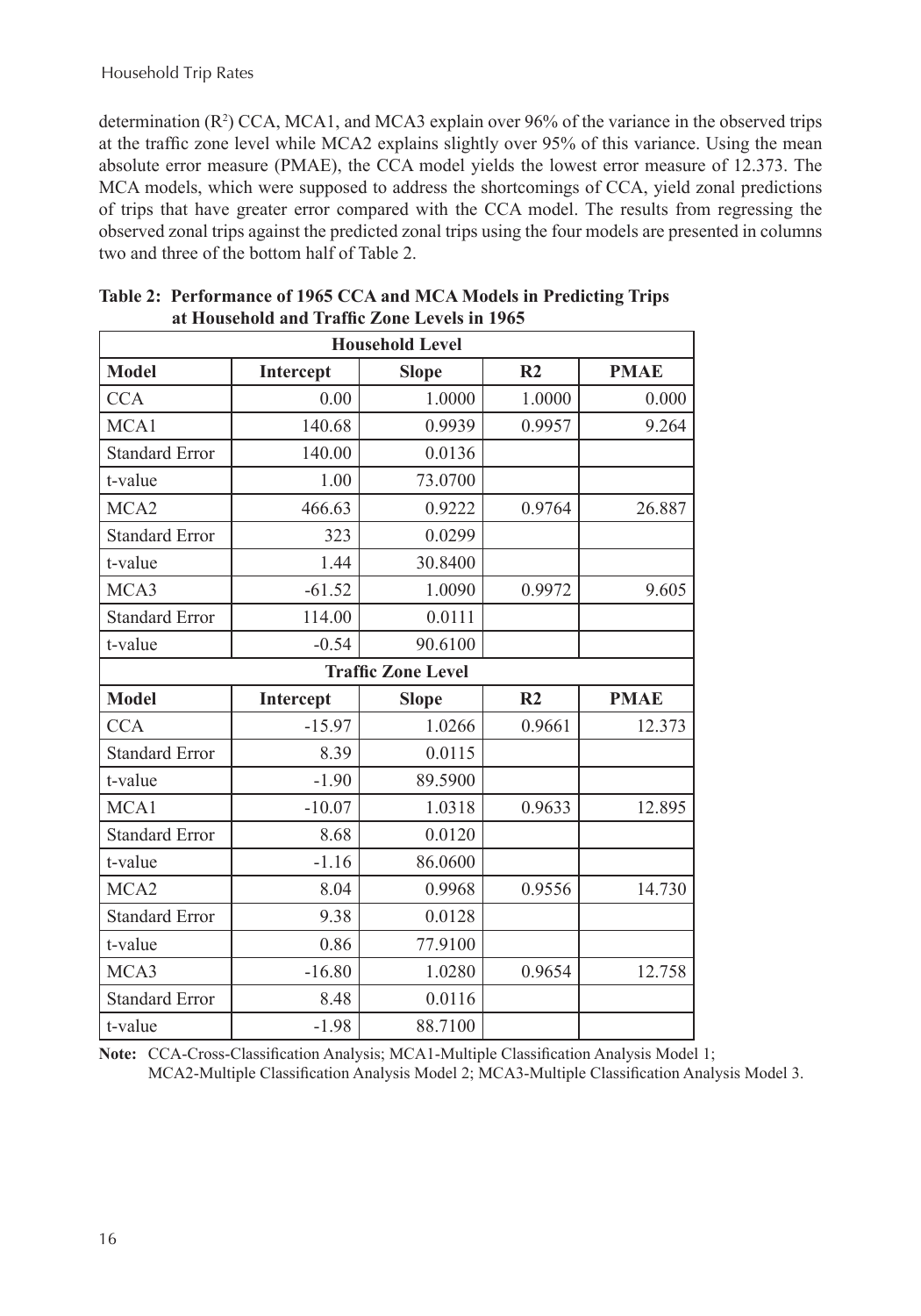#### **Forecast Performance of Alternative Models**

The models estimated in the first step were then used to forecast travel in the years for which data were available. The time lag between 1965 and 1981, 1990, 1996, and 2000 provided for an assessment of the medium- to long-term forecast performance of these models. The results of the analyses are in Table 3. The regression results of the observed number of daily trips made by households in each cross-classification cell against the corresponding number of daily trips predicted by the models (CCA, MCA1, MCA2, or MCA3) for each cross-classification cell are in columns three to nine of this table. Examining the 1981 results, with the exception of MCA2 all the models explained in excess of 98% of the variation in the observed trips made by households. Values of the percent mean absolute error measure in column 10 of Table 3 for all the models were smallest for 1981 compared with those in any of the other years. Focusing on 1981, CCA had the smallest percent mean absolute error measure value of 11.69% as shown in the tenth column of the second row of Table 3.

For 1990, the models explain slightly more than 91% of the variation in household trips, which is about 7% less than the explained variation using the 1981 dataset for CCA, MCA1, and MCA3 models. Additionally, the error measures for CCA, MCA1, and MCA3 in 1990 is approximately double their corresponding values in 1981, while that for the MCA2 model declines. The CCA model performs better than the MCA models for the 1990 application. The three models, CCA, MCA1, and MCA3, explain trip variation at the household level in excess of 96% using the household trip data in 1996. MCA2, on the other hand, explains 85% of the variation in the trip data, which is about 11% less than that for the other three models. In terms of the error measure, the CCA model ranks first – it has the lowest percent average error, followed by MCA1 and then MCA3. The MCA2 model yields the highest percent average error and therefore ranks fourth.

The application of the models to generate long-term forecasts for 2000 yielded results similar to those obtained for 1990 and 1996. In terms of explaining trip variation at the household level, all the models performed well by explaining more than 96% of the total variation in the trips made by households. In general, the CCA model yields travel forecasts with lower error values compared with error values obtained with forecasts by the MCA models in all the applications.

#### **Prediction of Household Trip Rates for Cross-Classification Cell with Inadequate Data**

As discussed earlier, a challenge in the use of CCA is the possibility of having a number of cells of the cross-classification matrix having few or no observations. The primary concern under such circumstances should be with the problematic cells only; that is, those with little or no data and not the entire trip-rate matrix. However, current planning practice calls for modifying the entire household trip-rate matrix obtained by CCA (Ortuzar and Willumsen 2001) rather than just the problematic cells. This study applies the same MCA models to estimate a household trip rate for each of the problematic cells only, while preserving the household trip rates obtained from ordinary CCA for the remaining cells. In addition to the MCA models, two other techniques for estimating missing cell values, namely KNN and MI, are employed for predicting household trip rates for only those empty and/or unreliable cells, and after the forecast performance of all these models are assessed. It is noted that no study was found in the literature that employed MI or KNN to synthesize household trip rates for cross-classification cells with inadequate data.

From the ordinary cross-classification analysis results using the 1965 data presented in Table 1, each cell of the cross-classification matrix had observations. However, based on the threshold number of observations required for statistical reliability reported in Ortuzar and Willumsen (2001) the number of observations for three of the cells was low. The defining characteristics of these cells are: (1) single-person households owning three vehicles, (2) single-person households owning four or more vehicles, and (3) two-person households owning four or more vehicles. Therefore, the three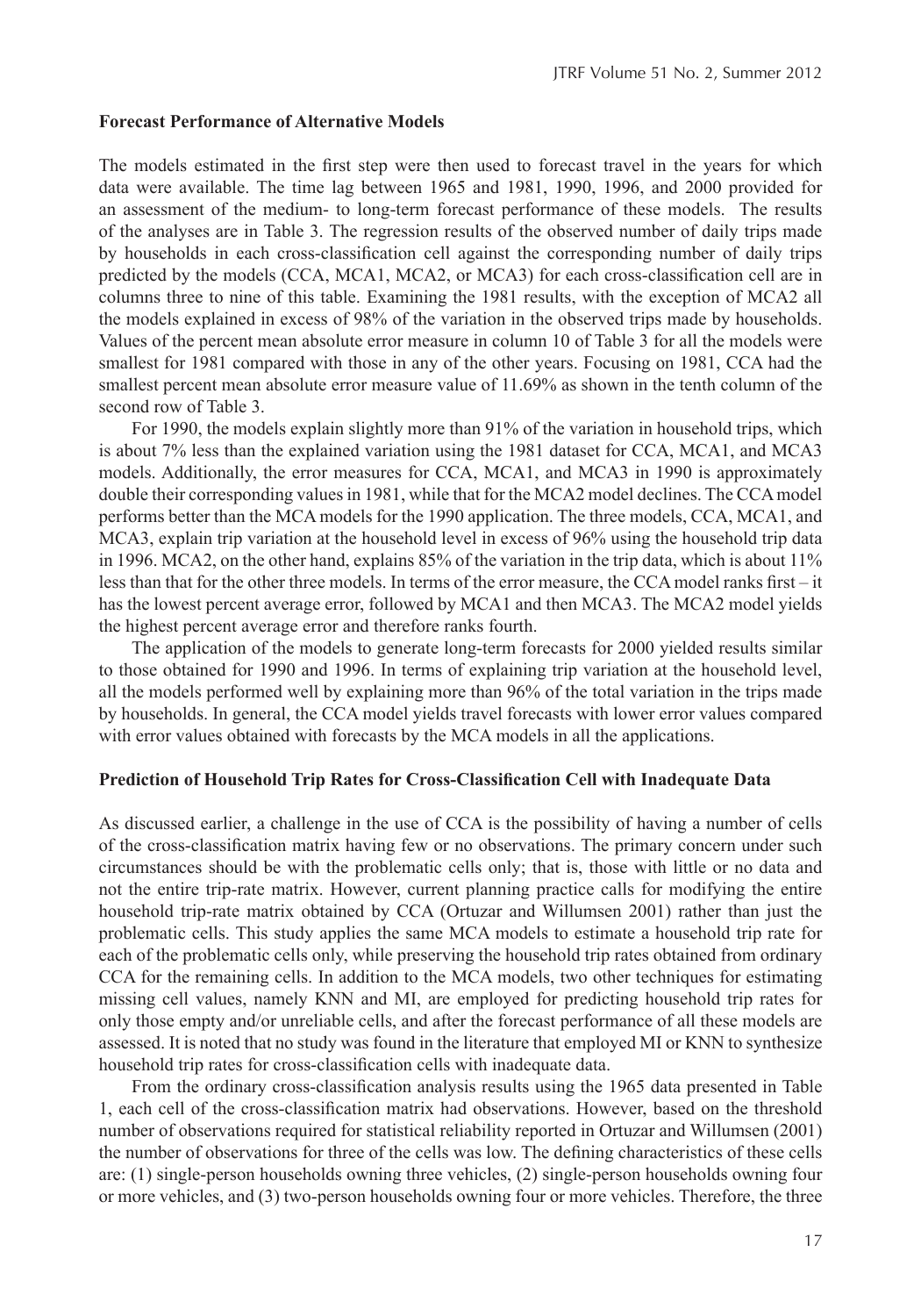|      |                  |             | Intercept                       |               |             | <b>Slope</b>                    |               |                |             |
|------|------------------|-------------|---------------------------------|---------------|-------------|---------------------------------|---------------|----------------|-------------|
| Year | <b>Model</b>     | Coefficient | <b>Standard</b><br><b>Error</b> | $t-$<br>value | Coefficient | <b>Standard</b><br><b>Error</b> | $t-$<br>value | $\mathbb{R}^2$ | <b>PMAE</b> |
|      | <b>CCA</b>       | 39.89       | 37                              | 1.09          | 1.0188      | 0.0138                          | 73.84         | 0.9960         | 11.69       |
|      | MCA1             | 112.47      | 78                              | 1.43          | 1.0156      | 0.0304                          | 33.37         | 0.9800         | 15.98       |
|      | MCA2             | 365.71      | 181                             | 2.02          | 0.8775      | 0.0668                          | 13.14         | 0.8820         | 33.18       |
| 1981 | MCA3             | 21.98       | 52                              | 0.42          | 1.0247      | 0.0200                          | 51.3          | 0.9910         | 16.00       |
|      | <b>CCA</b>       | 18.15       | 265                             | 0.07          | 1.2393      | 0.0719                          | 17.24         | 0.9280         | 27.12       |
|      | MCA1             | 240.30      | 287                             | 0.83          | 1.2377      | 0.0811                          | 15.26         | 0.9100         | 30.14       |
|      | MCA <sub>2</sub> | 287.76      | 268                             | 1.07          | 1.0909      | 0.0670                          | 16.27         | 0.9200         | 32.40       |
| 1990 | MCA3             | 42.40       | 249                             | 0.17          | 1.2059      | 0.0659                          | 18.31         | 0.9360         | 31.17       |
|      | <b>CCA</b>       | 32.93       | 53                              | 0.62          | 1.3164      | 0.0385                          | 34.23         | 0.9807         | 27.62       |
|      | MCA1             | 58.80       | 68                              | 0.86          | 1.3191      | 0.0503                          | 26.21         | 0.9676         | 29.87       |
|      | MCA <sub>2</sub> | 145.59      | 145                             | 1.00          | 1.1724      | 0.1015                          | 11.55         | 0.8529         | 34.54       |
| 1996 | MCA3             | 46.13       | 70                              | 0.66          | 1.2681      | 0.0490                          | 25.88         | 0.9668         | 28.96       |
|      | <b>CCA</b>       | 173.75      | 221                             | 0.79          | 1.2776      | 0.0337                          | 37.95         | 0.9840         | 28.76       |
|      | MCA1             | 354.12      | 247                             | 1.43          | 1.2588      | 0.0377                          | 33.39         | 0.9800         | 31.47       |
|      | MCA <sub>2</sub> | 467.17      | 334                             | 1.40          | 1.1201      | 0.0460                          | 24.36         | 0.9630         | 31.91       |
| 2000 | MCA3             | 285.78      | 281                             | 1.02          | 1.2229      | 1.2229                          | 29.41         | 0.9740         | 31.45       |

**Table 3: Performance of 1965 Models in Predicting Trips by Households in Each Cross-Classification Cell in Years 1981, 1990, 1996, and 2000**

**Note:** CCA-Cross Classification Analysis; MCA1-Multiple Classification Analysis Model 1;

MCA2-Multiple Classification Analysis Model 2; MCA3-Multiple Classification Analysis Model 3.

MCA models, and KNN and MI in turn, were used to synthesize household trip rates for just these three cells that would otherwise have unreliable household trip rates. The remaining cells of the matrix retained their household trip rates obtained from the ordinary cross-classification analysis (CCA). The estimated household trip rates for these cells obtained by the CCA, MCA, KNN, and MI are in Table 4. For each of the three cells, the estimated household trip rate by MCA1, MCA2, MCA3, KNN, or MI exceeds the corresponding household trip rate obtained by CCA. Further, replacing the household trip rates obtained by CCA for the three problematic cells with those yielded by any of the models results in the expected increasing relationship between household trip rates and increasing household size or increasing vehicle ownership respectively.

## **Forecast Performance of Household Trip-Rate Matrices Developed**

Table 5 presents the values of the measures for evaluating the accuracy of household trip predictions given by the five alternative models, respectively. The measures are evaluated using the observed trips and the predicted trips made by households in each cross-classification cell.

**Evaluation of the accuracy of predictions of travel in 1965.** In the base year (1965), MCA1 had the lowest PMAE value and therefore the best performance in predicting travel based on this measure. It is followed by MI. MCA2 had the worst performance in predicting travel, reflected by it having the highest PMAE value. The coefficient of determination is one for all the models, indicating that each explained all the variation in household trips in the base year.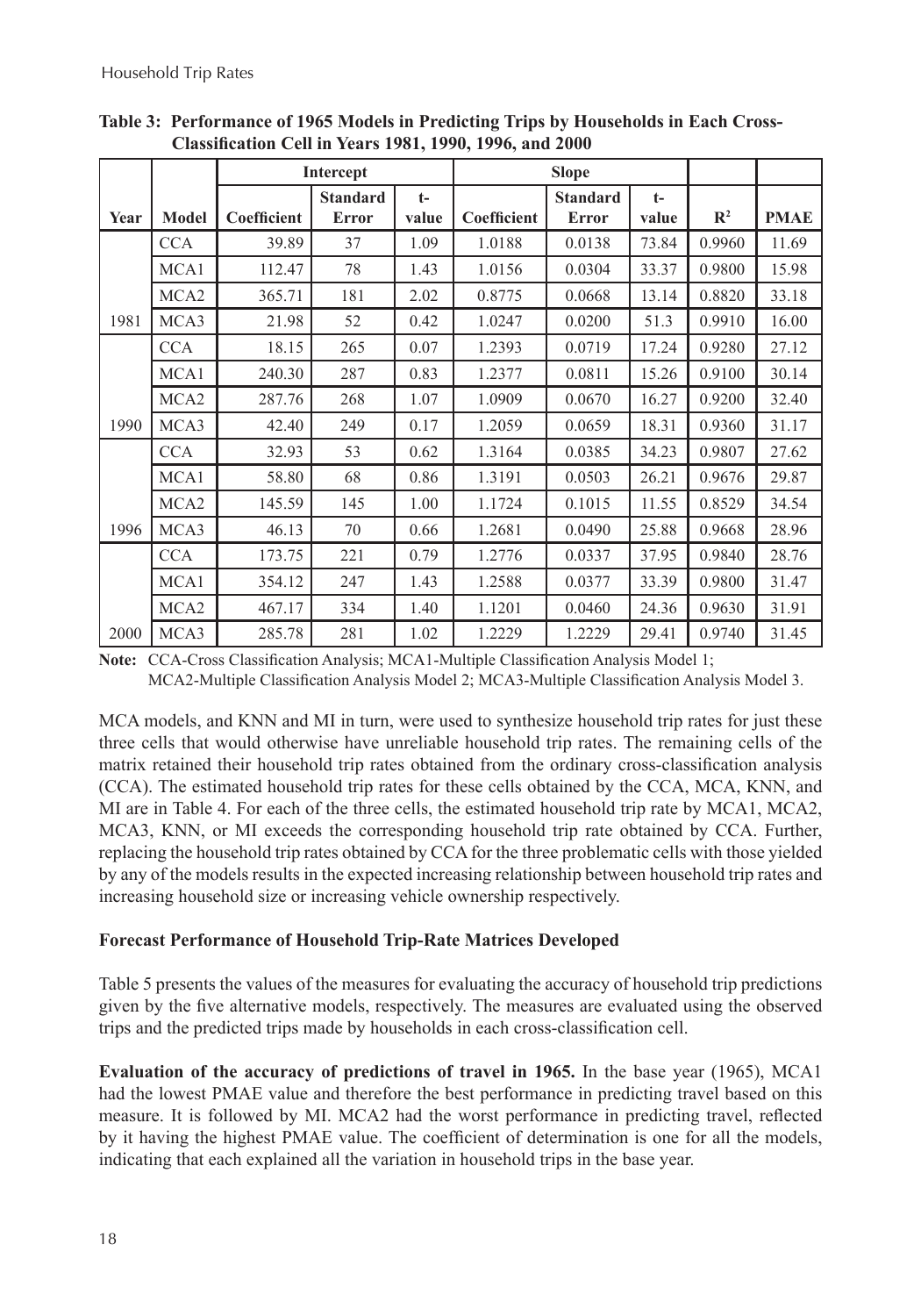| Model                                    | $H^{1}=1, V^{2}=3$ | $H^{1}=1, V^{2}=4+$ | $H^{1}=2, V^{2}=4+$ |
|------------------------------------------|--------------------|---------------------|---------------------|
| <b>Cross Classification Analysis</b>     | 3.941              | 5.000               | 6.889               |
| Multiple Classification Analysis Model 1 | 5.290              | 5.486               | 7.445               |
| Multiple Classification Analysis Model 2 | 6.586              | 7314                | 9.833               |
| Multiple Classification Analysis Model 3 | 6.404              | 6.571               | 7.989               |
| Multiple Imputation                      | 5.351              | 6.585               | 8.912               |
| K-Nearest Neighbor                       | 6.186              | 7.139               | 8.344               |

**Table 4: Predicted Household Trip Rates for Cells of 1965 Trip-Rate Matrix with Inadequate Data Given by Alternative Models**

1.  $H = Size of the household$ 

2.  $V =$  Number of vehicles available to the household

**Evaluation of the accuracy of predictions of travel in 1981.** Based on the coefficient of determination, all the models explain in excess of 99% of the variation in household trips in 1981. CCA yielded the lowest PMAE value of 11.689, indicating it had a travel forecast accuracy superior to that of the other models. MCA1 had the next lowest PMAE value followed by MI, then KNN, and then MCA3. MCA2 had the highest PMAE value due to the rather large household trip rate estimates it gives for the three cells with inadequate data (see Table 4). For each model, the PMAE value in 1981 is higher than the corresponding value in 1965.

**Evaluation of the accuracy of predictions of travel in 1990.** The coefficient of determination using the predictions of household travel by each of the models ranges from 0.924 to 0.928, indicating that the models are able to explain in excess of 92.4% of the variation in household trips. The values of PMAE range from 27.117 for CCA to 29.392 for KNN. MCA1 has the second lowest PMAE value (27.260). This indicates that based on this measure (PMAE) the CCA model of household trip rates, notwithstanding three of the cells having inadequate data, gives more accurate household travel forecasts than those given by the other models. Immediately following this is MCA1. Again, for each model, the PMAE value in 1990 is higher than the corresponding value in 1981.

**Evaluation of the accuracy of predictions of travel in 1996.** The coefficient of determination evaluated using the predictions of household travel by the six models ranges from 0.975 for MCA2 to 0.981 for CCA. This indicates that the models explain in excess of 97.5% of the variation in household trips. PMAE is highest for MCA2 (31.972), indicating the worst forecast performance of household travel based on this measure. CCA has the lowest PMAE value of 27.619, indicating the best forecast performance of travel based on this measure. Immediately following it is MCA1, which has a PMAE value of 28.215. MI, with a PMAE value of 29.453, has the third best forecast performance of travel. Again, for each model, the PMAE value in 1996 is higher than the corresponding value in 1990.

**Evaluation of the accuracy of predictions of travel in 2000.** The coefficient of determination based on the predictions of household travel by each of the models is 0.983. This indicates that all the models are able to explain 98.3% of the variation in household trips. KNN has the highest PMAE value of 32.686, indicating the worst forecast performance of household travel based on this measure, while CCA with a PMAE value of 28.756 has the best forecast performance of household travel. MCA1, with a PMAE value of 30.147, has the next best forecast performance of household travel.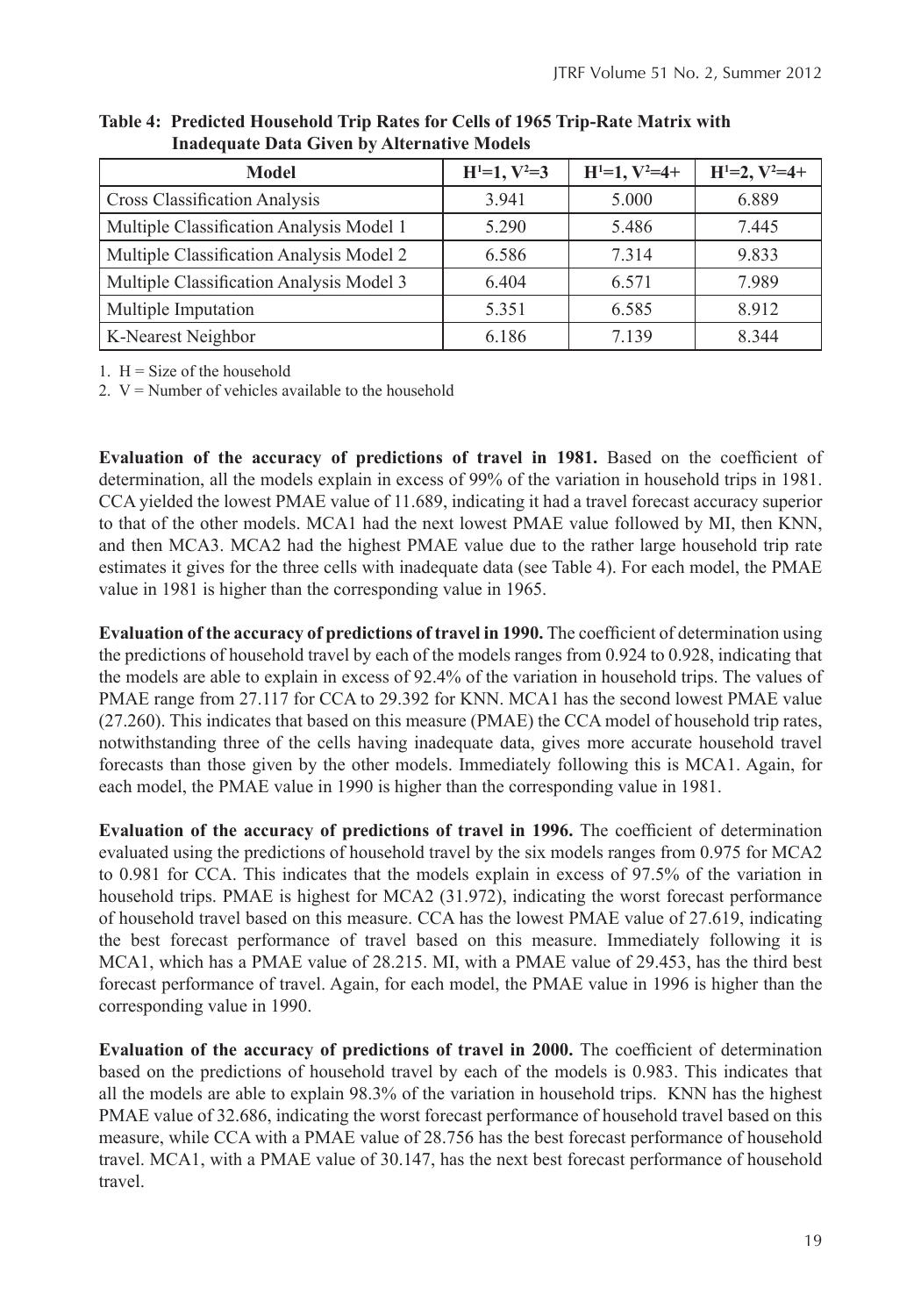|      |                  | Intercept   |                 |         |             |                                 |                  |                |             |
|------|------------------|-------------|-----------------|---------|-------------|---------------------------------|------------------|----------------|-------------|
|      |                  |             | <b>Standard</b> | $t-$    |             | <b>Slope</b><br><b>Standard</b> | $t-$             |                |             |
| Year | <b>Model</b>     | Coefficient | <b>Error</b>    | value   | Coefficient | <b>Error</b>                    | value            | $\mathbb{R}^2$ | <b>PMAE</b> |
|      | MCA1             | $-4.46$     | $\overline{2}$  | $-2.14$ | 1.000       | 0.0002                          | 4868             | 1.000          | 2.287       |
|      | MCA <sub>2</sub> | $-15.90$    | 9               | $-1.83$ | 1.001       | 0.0008                          | 1193             | 1.000          | 6.245       |
|      | MCA3             | $-8.28$     | $\overline{4}$  | $-2.19$ | 1.001       | 0.0004                          | 2742             | 1.000          | 4.395       |
|      | <b>KNN</b>       | $-9.78$     | 5               | $-2.13$ | 1.001       | 0.0004                          | 2253             | 1.000          | 4.834       |
| 1965 | MI               | $-9.64$     | 5               | $-1.79$ | 1.001       | 0.0005                          | 1919             | 1.000          | 3.624       |
|      | <b>CCA</b>       | 39.89       | 37              | 1.09    | 1.0188      | 0.0138                          | 74               | 0.996          | 11.689      |
|      | MCA1             | 35.97       | 36              | 0.98    | 1.020       | 0.0139                          | 73               | 0.996          | 13.521      |
|      | MCA <sub>2</sub> | 25.57       | 38              | 0.67    | 1.023       | 0.0145                          | 71               | 0.995          | 16.554      |
|      | MCA3             | 32.38       | 37              | 0.87    | 1.021       | 72.690                          | $\boldsymbol{0}$ | 0.996          | 15.279      |
|      | <b>KNN</b>       | 31.35       | 37              | 0.84    | 1.021       | 72.470                          | $\theta$         | 0.996          | 15.194      |
| 1981 | MI               | 31.28       | 37              | 0.84    | 1.021       | 0.0141                          | 72               | 0.995          | 14.208      |
|      | <b>CCA</b>       | 18.15       | 265             | 0.07    | 1.2393      | 0.0719                          | 17               | 0.928          | 27.117      |
|      | MCA1             | 1.09        | 265             | 0.00    | 1.242       | 0.0720                          | 17               | 0.925          | 27.260      |
|      | MCA <sub>2</sub> | $-39.36$    | 268             | $-0.15$ | 1.250       | 0.0727                          | 17               | 0.924          | 29.421      |
|      | MCA3             | $-15.43$    | 266             | $-0.06$ | 1.245       | 0.0723                          | 17               | 0.925          | 29.126      |
|      | <b>KNN</b>       | $-19.74$    | 267             | $-0.00$ | 1.246       | 0.0723                          | 17               | 0.925          | 29.392      |
| 1990 | MI               | $-16.78$    | 266             | $-0.06$ | 1.245       | 0.0722                          | 17               | 0.925          | 27.787      |
|      | <b>CCA</b>       | 32.93       | 53              | 0.62    | 1.3164      | 0.0385                          | 34               | 0.981          | 27.619      |
|      | MCA1             | 23.17       | 54              | 0.42    | 1.320       | 0.0395                          | 33               | 0.979          | 28.215      |
|      | MCA <sub>2</sub> | 4.37        | 59              | 0.07    | 1.325       | 0.0432                          | 31               | 0.975          | 31.972      |
|      | MCA3             | 14.02       | 56              | 0.25    | 1.323       | 0.0408                          | 32               | 0.978          | 30.165      |
|      | <b>KNN</b>       | 12.39       | 56              | 0.22    | 1.323       | 0.0410                          | 32               | 0.977          | 30.679      |
| 1996 | MI               | 15.77       | 56              | 0.28    | 1.322       | 0.0408                          | 32               | 0.978          | 29.453      |
|      | <b>CCA</b>       | 173.75      | 221             | 0.79    | 1.2776      | 0.0337                          | 38               | 0.984          | 28.756      |
|      | MCA1             | 156.89      | 222             | 0.71    | 1.279       | 0.0340                          | 37               | 0.983          | 30.147      |
|      | MCA <sub>2</sub> | 127.22      | 227             | 0.56    | 1.281       | 0.0350                          | 36               | 0.983          | 30.852      |
|      | MCA3             | 140.90      | 223             | 0.63    | 1.280       | 0.0342                          | 37               | 0.983          | 32.142      |
|      | <b>KNN</b>       | 136.78      | 224             | 0.61    | 1.281       | 0.0343                          | 37               | 0.983          | 32.686      |
| 2000 | MI               | 138.87      | 224             | 0.62    | 1.280       | 0.0343                          | 37               | 0.983          | 31.326      |

## **Table 5: Performance of 1965 Alternative Models in Predicting Trips by Households in Each Cross-Classification Cell in Years 1965, 1981, 1990, 1996, and 2000**

**Note:** CCA-Cross-Classification Analysis; MCA1-Multiple Classification Analysis Model 1; MCA2-Multiple Classification Analysis Model 2; MCA3-Multiple Classification Analysis Model 3.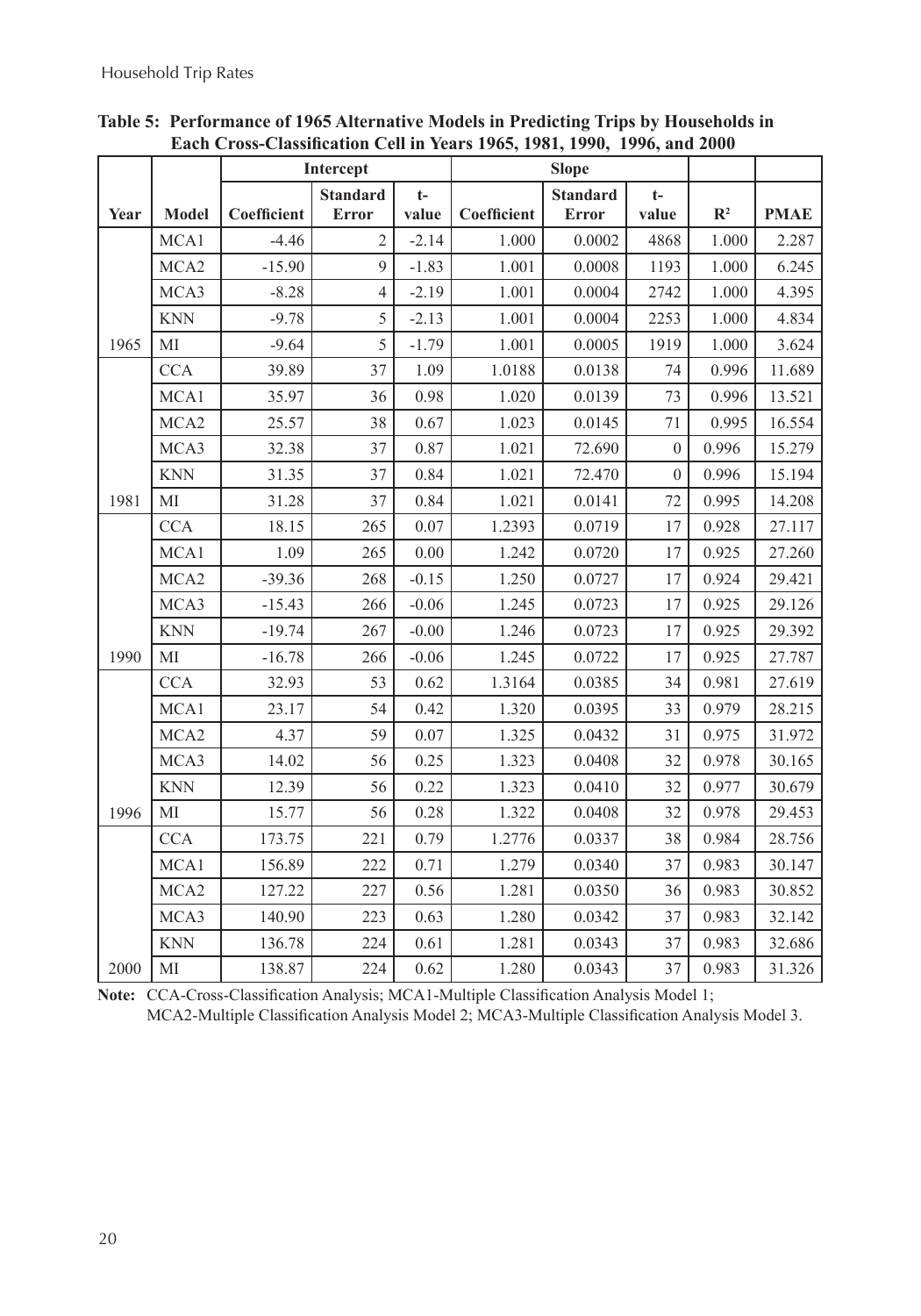#### **SUMMARY AND CONCLUSIONS**

This paper investigated the forecast performance of trip generation models based on crossclassification (CCA) and multiple classification analysis (MCA). In addition, it examined the replacement of household trip rates in unreliable cross-classification cells with values estimated by three MCA models and two methods for estimating missing values namely Multiple Imputation (MI) and K-Nearest Neighborhood (KNN). The results of the study lead to the following conclusions.

First, the methods that call for modifying the entire household trip rate matrix obtained from ordinary cross-classification analysis give a performance in prediction of household travel that is worse than that given by the methods that call for synthesizing household trip rates for cells with inadequate data only while preserving the other household trip rates obtained from ordinary cross-classification analysis. This result is evident by comparing the upper part of Table 2 to the upper part of Table 5. Thus, it is concluded that adjusting all the trip rates of a CCA matrix using MCA, the current industry standard, results in a forecasting model that is inferior to CCA and hence should be avoided by practitioners. Whenever cells with inadequate data exist in a CCA matrix, the substitution of the trip rates of these unreliable cells only with trip rates obtained from the MCA models, the MI method, or KNN results in more accurate forecasts compared with adjusting the trip rates for all the cells.

Second, even though three of the cells of the ordinary cross-classification matrix had inadequate data, the model surprisingly and consistently gave the best performance in the prediction of household travel in both the medium and the long term (see column 10 of Table 3). Thus, the basic CCA model is robust and practitioners can use it to provide credible forecasts of travel if few of the cells of the CCA matrix are unreliable. It may also indicate that the recommended minimum number of observations for a cell can perhaps be reduced and still lead to the development of reliable crossclassification models. It is for future research to determine the appropriate minimum number of observations for a cell.

Third, replacing the unreliable household trip rates of an ordinary CCA matrix with household trip rates estimated using the MCA models, KNN and MI did improve upon the performance of the cross-classification model compared with adjusting all the trip rates of the CCA matrix. Among these methods for synthesizing a household trip rate, on average, MCA1 and MI have the lowest error values (column 10 of Table 5). However, since MCA1 is subject to biases (Guevara and Thomas 2007), the MI model may be preferred over MCA1 even though MCA1 may be a simpler model compared with the MI model.

 Finally, the forecast performance of cross-sectional models declines with time. For example, the corresponding PMAE values associated with each model increased with the time interval between the base and application years (see column 10 of Table 5). This certainly is logical because of the greater changes expected to occur in land use patterns, socio-demographic characteristics and attitudes of the population, transportation system characteristics, and technology with time elapsed from the base year. Thus, irrespective of the method used to synthesize household trip rates for unreliable cells, the further out the application year the greater the inaccuracy of travel forecasts. The prime limitation of this study is with the single region source of the dataset used. Clearly, to generalize, the conclusions tests have to be done on data from several other regions.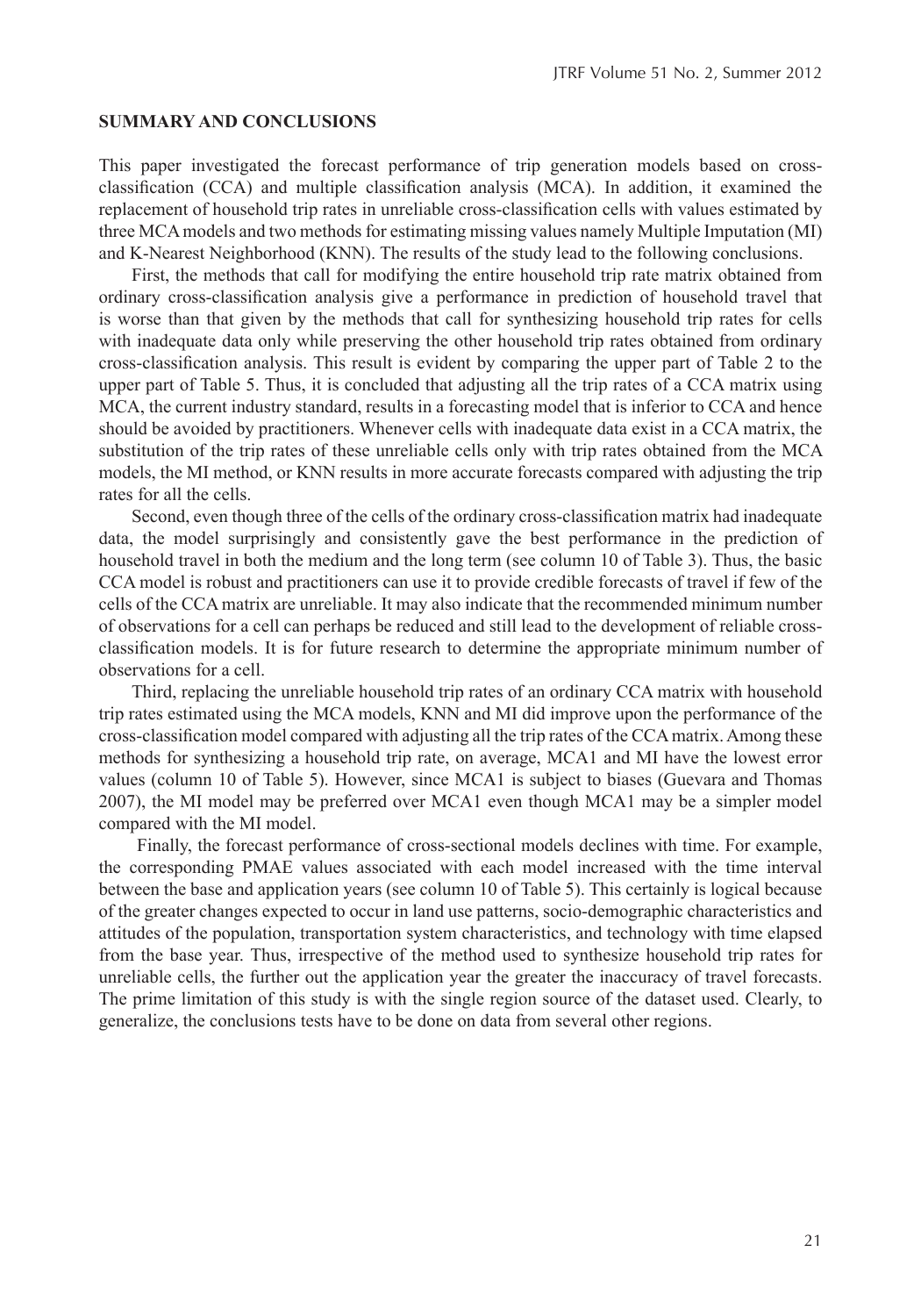## **APPENDIX A: Results of Analysis of Variance and Correlation Analysis Respectively**

| <b>Source</b>          | <b>Partial Sum</b><br>of Squares | Degrees of<br>Freedom | Mean<br><b>Square</b> | <b>F</b> value | P value |
|------------------------|----------------------------------|-----------------------|-----------------------|----------------|---------|
| Model                  | 309730                           | 82                    | 3777                  | 104.73         | 0.0000  |
| Household Size         | 127687                           | 18                    | 7094                  | 196.68         | 0.0000  |
| Number of Motorcycles  | 623                              | 3                     | 208                   | 5.76           | 0.0006  |
| Number of Drivers      | 9537                             | 8                     | 1192                  | 33.05          | 0.0000  |
| Tenure                 | 346                              | 8                     | 43                    | 1.20           | 0.2942  |
| Household Income       | 11669                            | 14                    | 833                   | 23.11          | 0.0000  |
| Dwell Type             | 491                              | 11                    | 45                    | 1.24           | 0.2556  |
| Number of Vehicles     | 1551                             | 20                    | 77                    | 2.15           | 0.0021  |
| Residual               | 682363                           | 18919                 | 36                    |                |         |
| Total                  | 992093                           | 19001                 | 52                    |                |         |
| Number of Observations | 19002                            |                       |                       |                |         |
| R-squared              | 0.3122                           |                       |                       |                |         |

## **Analysis of Variance**

## **Correlation Matrix**

|                       | Household<br><b>Size</b> | Number of<br><b>Motorcycles</b> | Number of<br><b>Drivers</b> | Number of<br><b>Vehicles</b> | Household<br>Income |
|-----------------------|--------------------------|---------------------------------|-----------------------------|------------------------------|---------------------|
| Household Size        |                          |                                 |                             |                              |                     |
| Number of Motorcycles | 0.0466                   |                                 |                             |                              |                     |
| Number of Drivers     | 0.4717                   | 0.0955                          |                             |                              |                     |
| Number of Vehicles    | 0.2898                   | 0.0460                          | 0.5294                      |                              |                     |
| Household Income      | 0.1426                   | 0.0169                          | 0.2920                      | 0.2805                       |                     |

## **Acknowledgements**

The authors would like to thank Charles Purvis of the San Francisco Bay Area Metropolitan Transportation Commission for providing data used in this study. Additionally, the first author conducted this research while at Tennessee Technological University.

## **References**

Abdel-Aal, M.M. "Cross Classification Trip Production Model for the City of Alexandria." *Alexandria Engineering Journal* 43 (2), (2004): 177-189.

Cotrus, A., J.N. Prashker, and Y. Shiftan. "Spatial and Temporal Transferability of Trip Generation Demand Models in Israel." *Journal of Transportation and Statistics* 8 (1), (2003): 37-56.

Ewing, R., M. Deanna, and S. Li. "Land Use Impacts on Trip Generation Rates." *Journal of the Transportation Research Board* 1518, (1996): 1–6.

Guevara, C. A. and A. Thomas. "Multiple Classification Analysis in Trip Production Models." *Transport Policy* 14, (2007): 514-522.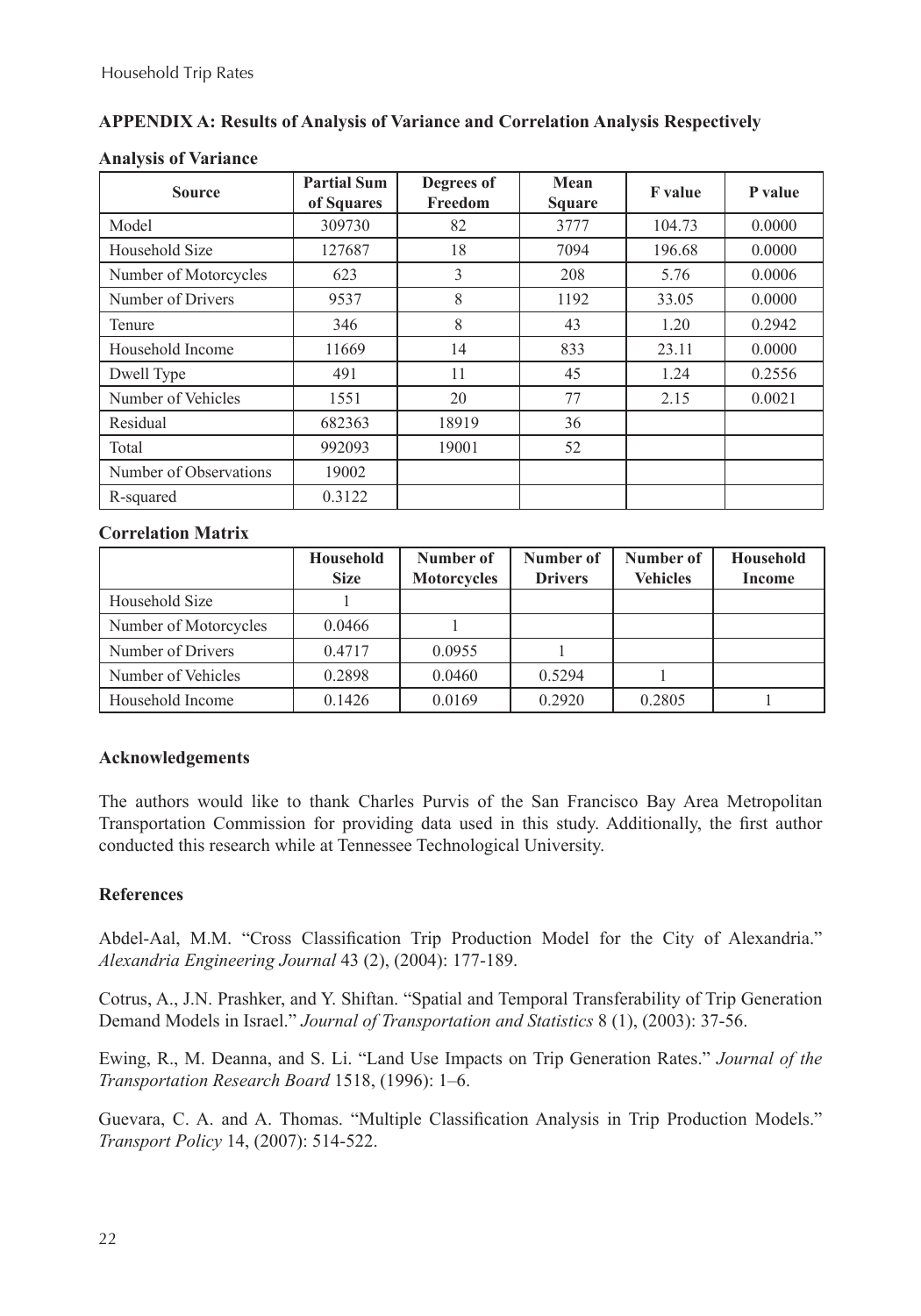Horton N.J. and K.P. Kleinman. "Much Ado About Nothing: A Comparison of Missing Data Methods and Software to Fit Incomplete Data Regression Models." *American Statistical Association* 61(1), (2007): 79-90.

Huisken, G. "Neural Networks and Fuzzy Logic to Improve Trip Generation Modeling." Paper presented at the 79<sup>th</sup> Annual Meeting of the Transportation Research Board, Washington, D.C., 2000.

Kikuchi, S. and J. Rhee. "Adjusting Trip Rate in the Cross-Classification Table by Using the Fuzzy Optimization Method." *Journal of the Transportation Research Board* 1836, (2003): 76–82.

Metropolitan Transportation Commission (MTC). "Trip Linking Procedures: 1990 Bay Area Household Travel Survey*.*" Working Paper 2. Oakland, CA, Revised June 2003.

Muhammad S.B., I.G. Sehgal, and D. Laurence. "K-Ranked Covariance Based Missing Values Estimation for Microarray Data Classification." Proceedings of the 4<sup>th</sup> International Conference on Hybrid Intelligent Systems, Kitakyushu, Japan, December 5-8, 2004.

Ortuzar, J.D. and L.G.Willumsen. *Modelling Transport*. 3rd edition. John Willey and Sons, Inc., Chichester, England, 2001.

Purvis, C.L. "Changes in Regional Travel Characteristics and Travel Time Expenditures in the San Francisco Bay Area: 1960 – 1990." *Journal of the Transportation Research Board* 1466, (1994): 99–109.

Rengaraju, V. and M. Satyakumar. "Structuring Category Analysis Using Statistical Technique." *Journal of Transportation Engineering* 20 (6), (1994): 931-939.

Rengaraju, V. and M. Satyakumar. "Three-Dimensional Category Analysis Using Probabilistic Approach." *Journal of Transportation Engineering* 121(6), (1995): 538-543.

Retherford, R. D. and M.K. Choe. *Statistical Model for Causal Analysis.* John Wiley & Sons, New York, Inc., NY, 1993.

Rubin D.B. "Inference and Missing Data." *Biometrika* 63, (1976): 581–590.

Stopher, P.R. and K.G. McDonald. "Trip Generation by Cross-Classification: An Alternative Methodology." *Journal of the Transportation Research Board* 944, (1983): 84–91.

Transportation Research Board (TRB). "Metropolitan Travel Forecasting: Current Practice and Future Direction." Special Report 288, Washington, DC, 2007.

Walker, T. and H. Peng. "Long-Range Temporal Stability of Trip Generation Rates Based on Selected Cross-Classification Models in the Delaware Valley Region." *Journal of the Transportation Research Board* 1305, (1991): 61–71.

Wardman, M.R. and J.M. Preston. "Developing National Multi-modal Travel Models: A Case Study of the Journey to Work." Paper presented at the 9<sup>th</sup> World Conference on Transport Research, Seoul, South Korea, 2001.

Wayman J.C. "Multiple Imputation For Missing Data: What Is It And How Can I Use It?" Paper presented at the *2003 Annual Meeting of the American Educational Research Association*, Chicago, Illinois, 2003.